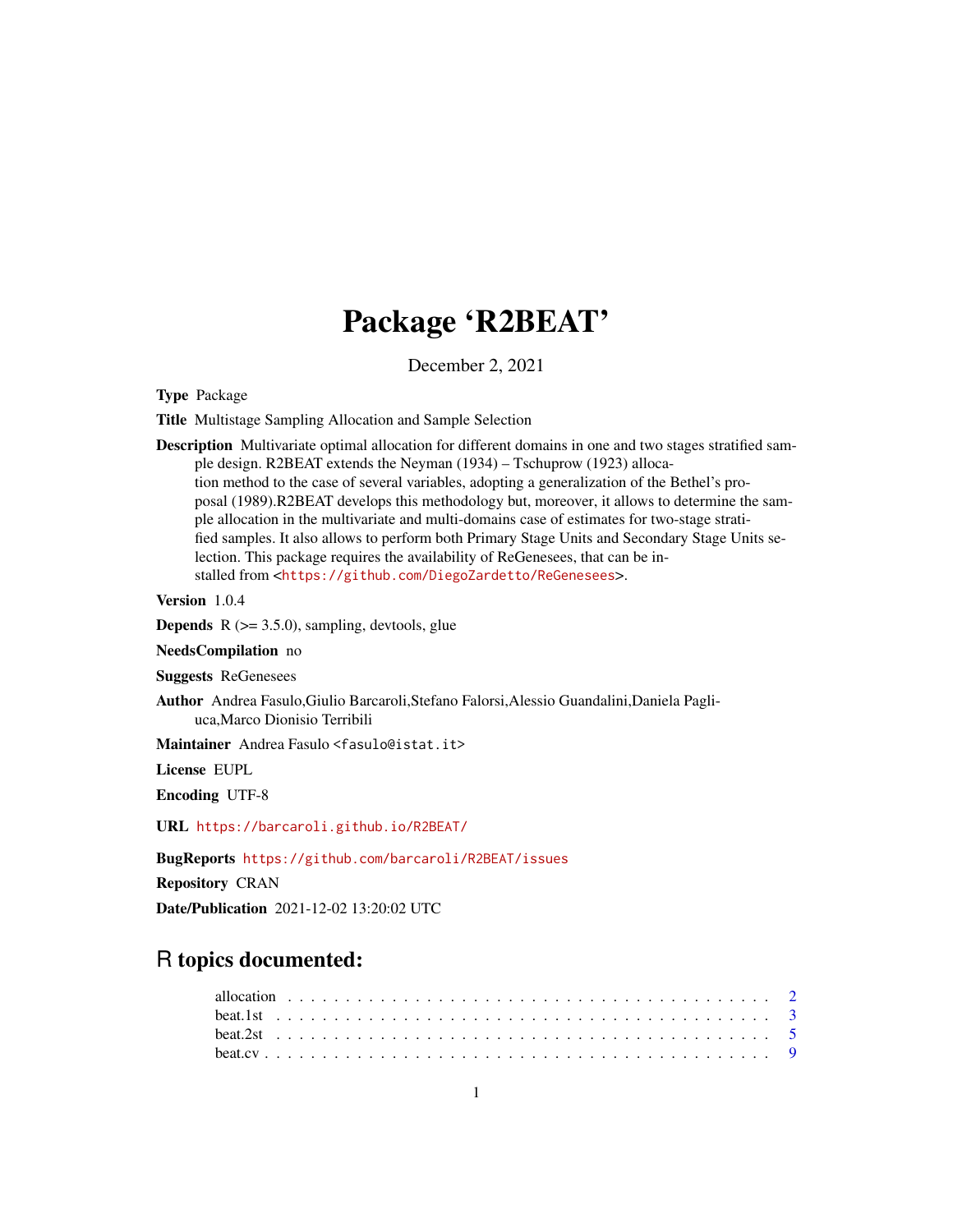#### <span id="page-1-0"></span>2 allocation and the contract of the contract of the contract of the contract of the contract of the contract of the contract of the contract of the contract of the contract of the contract of the contract of the contract

| PSU strated in the second contact the second contact in the second strategy of the second strategy of the second strategy of $\sim$ | 27   |
|-------------------------------------------------------------------------------------------------------------------------------------|------|
|                                                                                                                                     | 28   |
|                                                                                                                                     | 29   |
|                                                                                                                                     | -31  |
|                                                                                                                                     |      |
|                                                                                                                                     | -34  |
|                                                                                                                                     | - 37 |
|                                                                                                                                     |      |

#### **Index** [39](#page-38-0)

<span id="page-1-1"></span>allocation *Sample sizes for each stratum*

## Description

Example data frame containing a given allocation.

## Usage

data(beat.example)

## Format

The Strata data frame contains a row per each stratum with the following variables:

SIZE Stratum sample size (numeric)

## Details

Note: the names of the variables must be the ones indicated above.

```
# Load example data
data(beat.example)
allocation
str(allocation)
```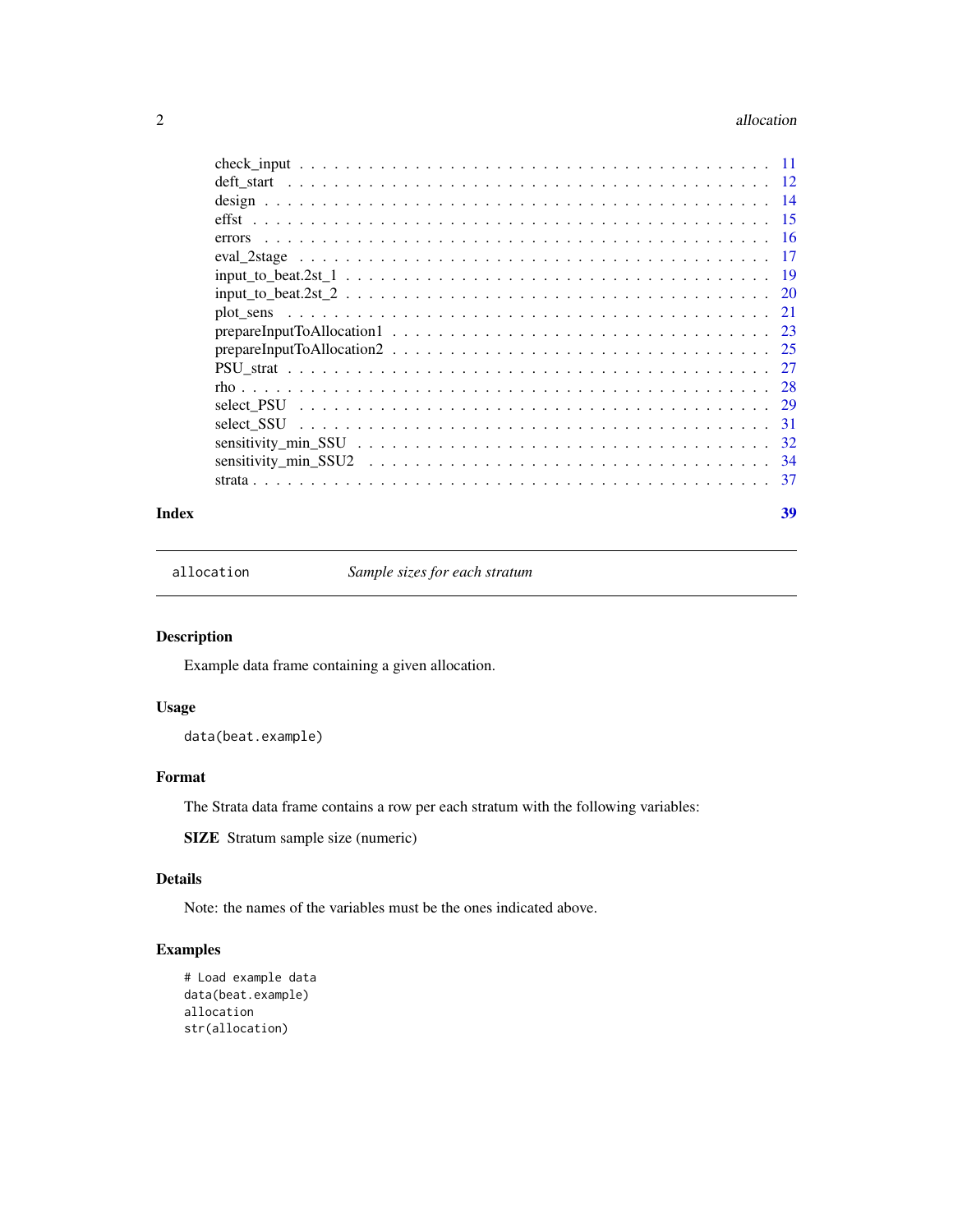<span id="page-2-1"></span><span id="page-2-0"></span>

## Description

Compute multivariate optimal allocation for different domains in one stage stratified sample design

#### Usage

beat.1st(stratif, errors, minnumstrat=2, maxiter=200, maxiter1=25, epsilon=10^(-11))

## Arguments

| stratif     | Data frame of survey strata, for more details see, e.g., strata.                                                                                                                                                                                                                                                 |
|-------------|------------------------------------------------------------------------------------------------------------------------------------------------------------------------------------------------------------------------------------------------------------------------------------------------------------------|
| errors      | Data frame of expected coefficients of variation (CV) for each domain, for more<br>details see, e.g., errors.                                                                                                                                                                                                    |
| minnumstrat | Minimum number of elementary units per strata (default=2).                                                                                                                                                                                                                                                       |
| maxiter     | Maximum number of iterations (default=200) of the general procedure. This<br>kind of iteration may be required by the fact that when in a stratum the number<br>of allocated units is greater or equal to its population, that stratum is set as<br>"census stratum", and the whole procedure is re-initialised. |
| maxiter1    | Maximum number of iterations in Chromy algorithm (default=25).                                                                                                                                                                                                                                                   |
| epsilon     | Tollerance for the maximum absolute differences between the expected CV and<br>the realised CV with the allocation obtained in the last iteraction for all domains.<br>The default is $10^{-11}$ .                                                                                                               |

## Details

The methodology is a generalization of Bethel multivariate allocation (1989) that extended the Neyman (1959) - Tchuprov (1923) allocation for multi-purpose and multi-domains surveys. The generalized Bethel's algorithm allows to determine the optimal sample size for each stratum in a stratified sample design. The overall sample size and the allocation among the different strata is determined starting from the accuracy constraints imposed in the survey on interest estimates.

## Value

Object of class list. The list contains 4 objects:

| n           | Vector with the optimal sample size for each stratum.                                                    |
|-------------|----------------------------------------------------------------------------------------------------------|
| file_strata | Data frame corresponding to the input data frame stratif with the n optimal<br>sample size column added. |
| alloc       | Data frame with optimal (ALLOC), proportional (PROP), equal (EQUAL) sample<br>size allocation.           |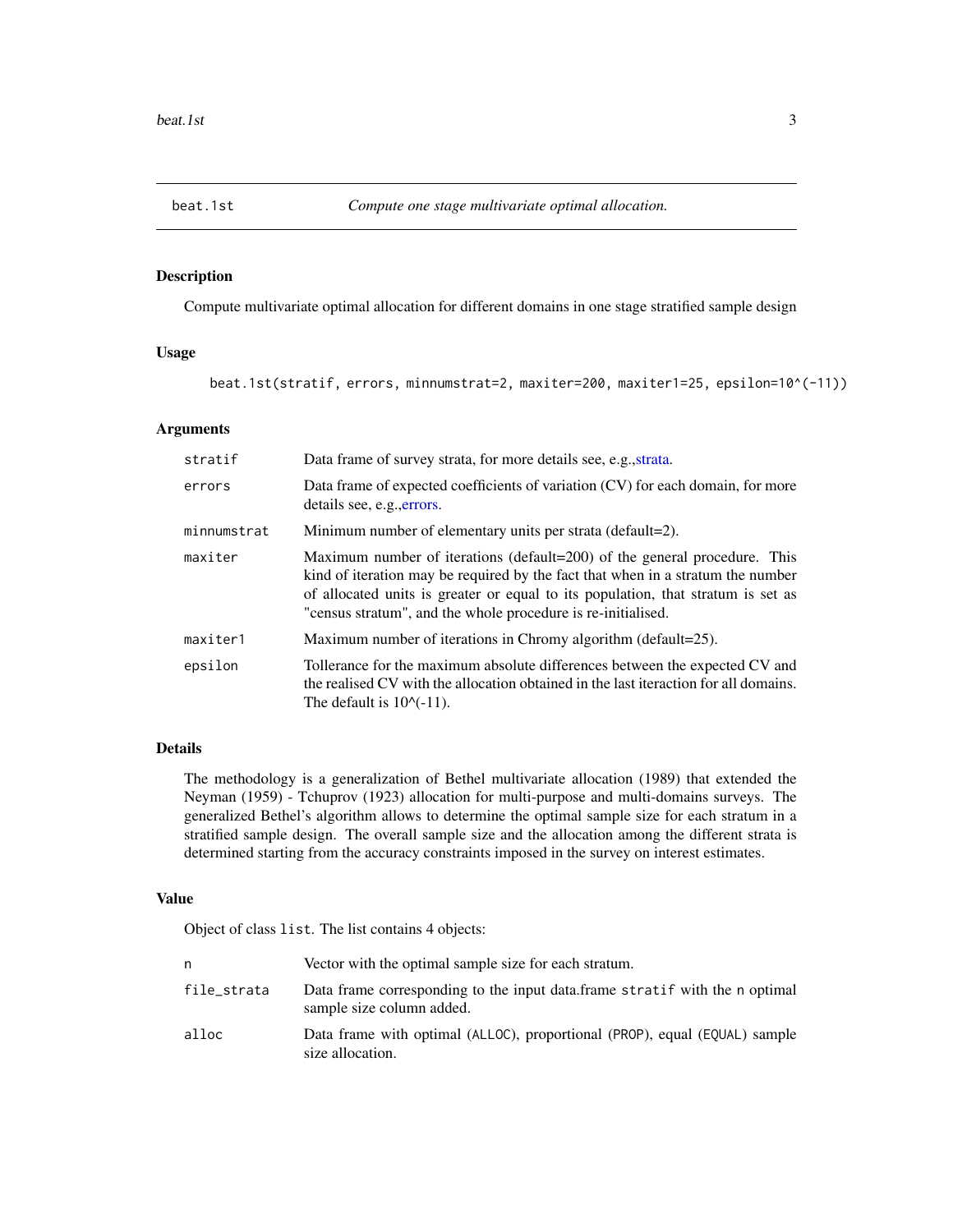| sensitivity | Data frame with a summary of expected coefficients of variation (Planned CV),       |
|-------------|-------------------------------------------------------------------------------------|
|             | realized coefficients of variation with the given optimal allocation (Actual CV)    |
|             | and the sensitivity at 10% for each domain and each variable. Sensitivity can be    |
|             | a useful tool to help in finding the best allocation, because it provides a hint of |
|             | the expected sample size variation for a 10% change in planned CVs.                 |

#### Author(s)

Developed by Stefano Falorsi, Andrea Fasulo, Alessio Guandalini, Daniela Pagliuca, Marco D. Terribili.

#### References

Bethel, J. (1989) *Sample allocation in multivariate surveys.* Survey methodology, 15.1: 47-57.

Cochran, W. (1977) *Sampling Techniques.* John Wiley & Sons, Inc., New York

Neyman, J. (1934). On the two different aspects of the representative method: the method of stratified sampling and the method of purposive selection. *Journal of the Royal Statistical Society*, 97(4): 558-625.

Tschuprow, A. A. (1923). On the mathematical expectation of the moments of frequency distributions in the case of correlated observation. (Chapters 4-6). *Metron*, 2: 646-683.

#### Examples

# for X1 by 10% errors2 <- errors

```
# Load example data
data(beat.example)
## Example 1
# Allocate the sample
allocation_1 <- beat.1st(stratif=strata, errors=errors)
# The total sample size is
sum(allocation_1$n)
## Example 2
# Assume 5700 units is the maximum sample size to stick to our budget.
# Looking at allocation_1$sensitivity we can see that most of the
# sensitivity is in DOM1 for REG1 and REG2 due to V1.
allocation_1$sensitivity
# We can relax the constraints increasing the expected coefficients of variation for X1 by 10%
errors1 <- errors
errors1[1,2] <- errors[1,2]+errors[1,2]*0.1
# Try the new allocation
allocation_2 <- beat.1st(stratif=strata, errors=errors1)
sum(allocation_2$n)
## Example 3
# On the contrary, if we tighten the constraints decreasing the expected coefficients of variation
```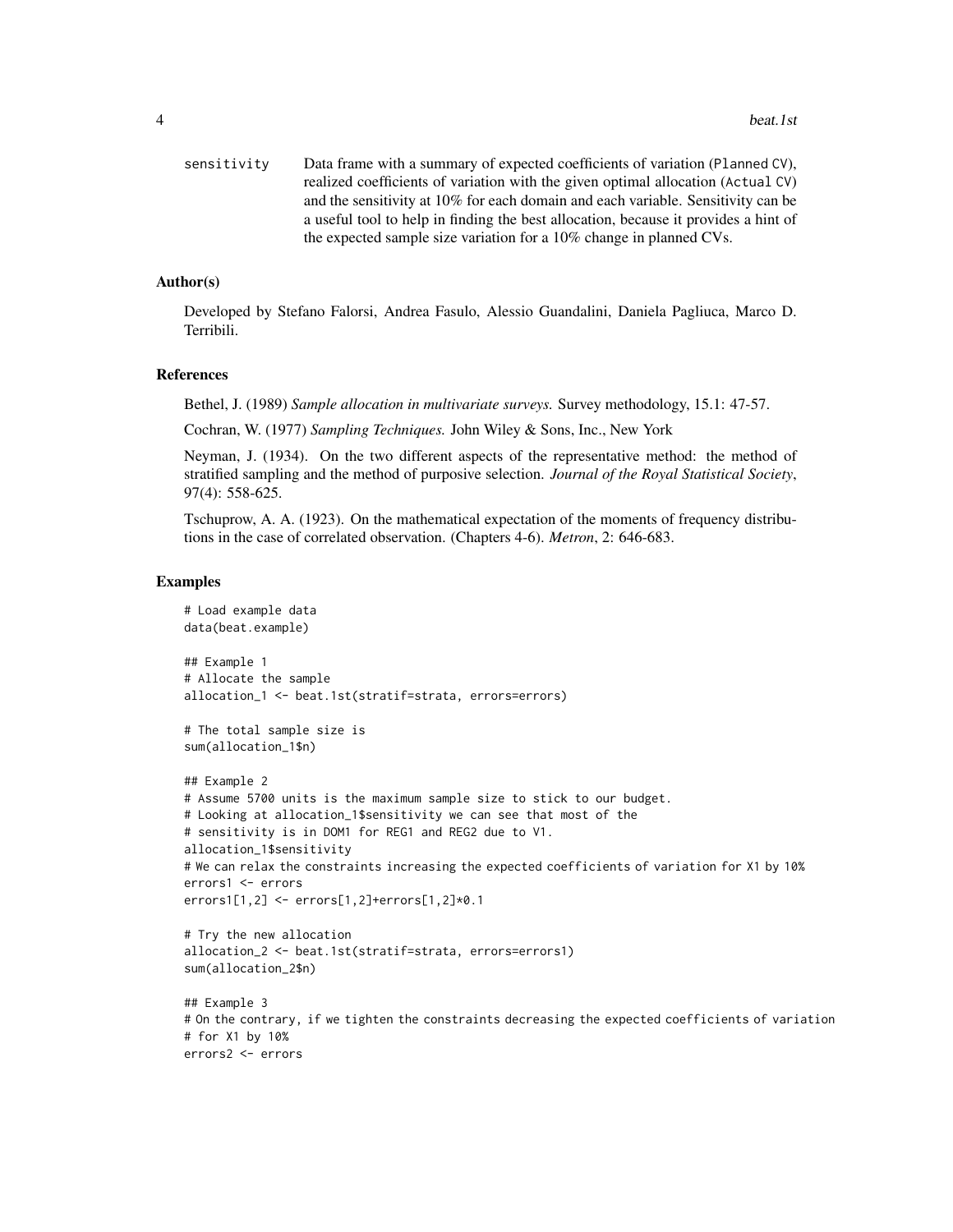#### <span id="page-4-0"></span>beat.2st 5

```
errors2[1,2] <- errors[1,2]-errors[1,2]*0.1
# The new allocation leads to a larger sample than the first example
allocation_3 <- beat.1st(stratif=strata, errors=errors2)
sum(allocation_3$n)
```
beat.2st *Multivariate optimal allocation for different domains in two stage statified sample design*

## Description

Compute multivariate optimal allocation for different domains corrected considering stratified two stages design

#### Usage

```
beat.2st(stratif, errors, des_file, psu_file, rho, deft_start = NULL,
    effst = NULL, epsilon1 = 5, mmdiff_deft = 1, maxi = 20,
  epsilon = 10^{\circ}(-11), minPSUstrat = 2, minnumstrat = 2, maxiter = 200, maxiter1 = 25)
```
#### Arguments

| Data frame of survey strata, for more details see, e.g., strata.                                                                                                                                       |
|--------------------------------------------------------------------------------------------------------------------------------------------------------------------------------------------------------|
| Data frame of coefficients of variation for each domain, for more details see,<br>e.g., errors.                                                                                                        |
| Data frame containing information on sampling design variables, for more de-<br>tails see, e.g., design.                                                                                               |
| Data frame containing information on primary stage units stratification, for more<br>details see, e.g., PSU_strat.                                                                                     |
| Data frame of survey strata, for more details see, e.g., rho.                                                                                                                                          |
| Data frame of survey strata, for taking into account the initial design effect on<br>each variable, for more details see, e.g., deft_start.                                                            |
| Data frame of survey strata, for taking into account the estimator effect on each<br>variable, for more details see, e.g., effst.                                                                      |
| First stop condition: sample sizes differences beetween two iterations; iteration<br>continues until the maximum of sample sizes differences is greater than the de-<br>fault value. The default is 5. |
| Second stop condition: defts differences beetween two iterations; iteration con-<br>tinues until the maximum of defts largest differences is greater than the default<br>value. The default is 0.06.   |
| Third stop condition: maximum number of allowed iterations. The default is 20.                                                                                                                         |
| The same as in function beat.1st.                                                                                                                                                                      |
| Minimum number of non-self-represenative PSUs to be selected in each stratum.                                                                                                                          |
|                                                                                                                                                                                                        |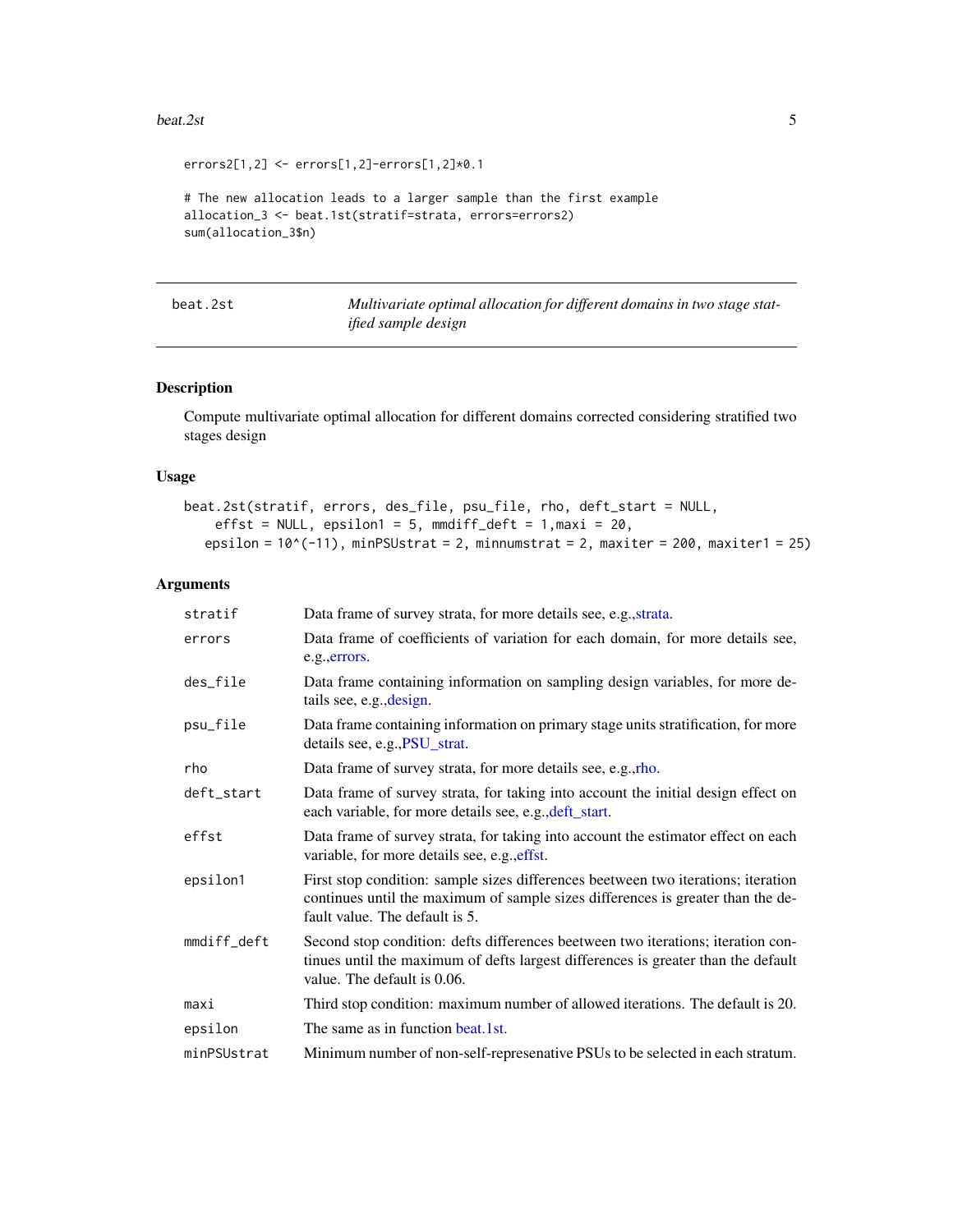<span id="page-5-0"></span>

| minnumstrat | The same as in function beat. 1st. |
|-------------|------------------------------------|
| maxiter     | The same as in function beat.1st.  |
| maxiter1    | The same as in function beat.1st.  |

## Details

The methodology is a generalization of Bethel multivariate allocation (1989) that extended the Neyman (1959) - Tchuprov (1923) allocation for multi-purpose and multi-domains surveys. The generalized Bethel's algorithm allows to determine the optimal sample size for each stratum in a stratified sample design. The overall sample size and the allocation among the different strata is determined starting from the accuracy constraints imposed in the survey on interest estimates. The optimal allocation is obtained throught a procedure that converge in few iteractions:

The first iteration is a computation of an initial allocation with the multivariate optimal allocation for different domains in one stages statified sample design (the methodology is a generalization for multidomains and multistages designs of Bethel multivariate allocation, 1989).

The correction of the initial allocation is based on an iterative method calculating new allocations and is based on an inflaction of strata variances using the design effect (Ganninger, 2010).

#### Value

Object of class list. The list contains 8 objects:

| iteractions | Data frame that for each iteraction provides a summary with the number of Pri-<br>mary Stage Units (PSU_Total) distinguish between Self-Representative (PSU_SR)<br>from Non-Self-Representative (PSU_NSR) and the number of Secondary Stage<br>Units (SSU). This output is also printed to the screen. |
|-------------|--------------------------------------------------------------------------------------------------------------------------------------------------------------------------------------------------------------------------------------------------------------------------------------------------------|
| file_strata | Input data frame in stratif with the design effect for each variables in each<br>stratum (DEFT1 -DEFTn) and the optimal sample size columns.                                                                                                                                                           |
| alloc       | Data frame with optimal (ALLOC), proportional (PROP), equal (EQUAL) sample<br>size allocation.                                                                                                                                                                                                         |
| planned     | Data frame with a summary of expected coefficients of variation for each vari-<br>able in each domain.                                                                                                                                                                                                 |
| expected    | Data frame with a summary of realized coefficients of variation with the given<br>optimal allocation for each variable in each domain.                                                                                                                                                                 |
| sensitivity | Data frame with a summary of the sensitivity at 10% for each domain and each<br>variable. Sensitivity can be a useful tool to help in finding the best allocation,<br>because it provides a hint of the expected sample size variation for a 10% change<br>in planned CVs.                             |
| deft_c      | Data frame with the design effect for each variable in each domain in each it-<br>eraction. Note that DEFT1_0 -DEFTn_0 is always equal to 1 if deft_start is<br>NULL. Instead is equal to deft_start. While DEFT1 -DEFTn are the final design<br>effect related to the given allocation.               |
| param alloc | A vector with a resume of all the parameter given for the allocation                                                                                                                                                                                                                                   |

#### param\_alloc A vector with a resume of all the parameter given for the allocation.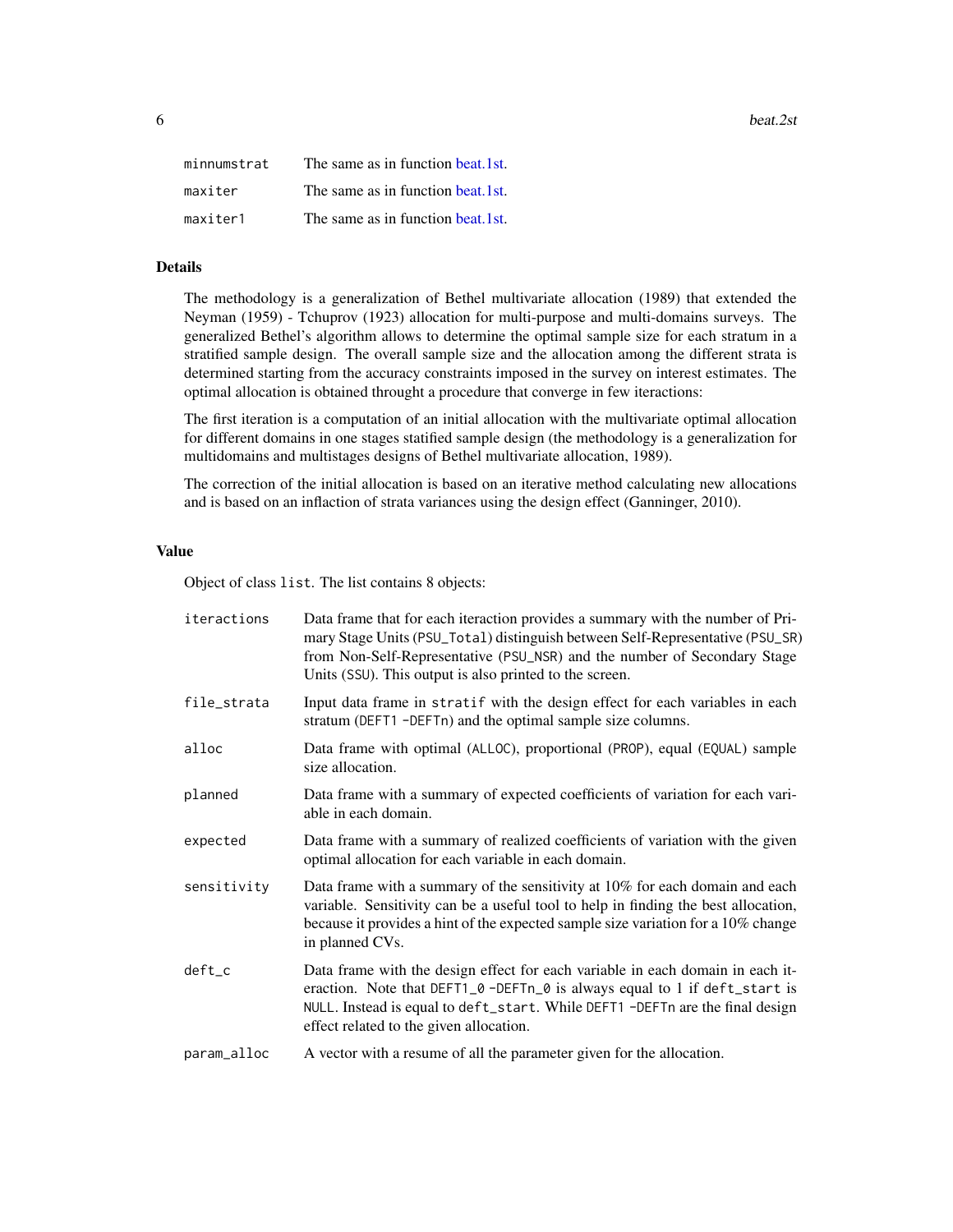beat.2st 7

#### Author(s)

Developed by Stefano Falorsi, Andrea Fasulo, Alessio Guandalini, Daniela Pagliuca, Marco D. Terribili.

## References

Cochran, W. (1977) *Sampling Techniques.* John Wiley & Sons, Inc., New York

Ganninger, M. (2010). *Design effects: model-based versus design-based approach.* Vol. 3, p. 174. DEU.

Neyman, J. (1934). On the two different aspects of the representative method: the method of stratified sampling and the method of purposive selection. *Journal of the Royal Statistical Society*, 97(4), 558-625.

Tschuprow, A. A. (1923). On the mathematical expectation of the moments of frequency distributions in the case of correlated observation. (Chapters 4-6). *Metron*, 1923, 2: 646-683.

#### Examples

```
## Not run:
# Load example data
data(beat.example)
## Example 1
# Allocate the sample
allocation2st_1 <- beat.2st(stratif=strata, errors=errors,
des_file=design, psu_file=PSU_strat,rho=rho)
# The total ammount of sample size is 191 PSU (36 SR + 155 NSR) and 15147 SSU.
## Example 2
# Assume 13000 SSUs is the maximum sample size to stick to our budget.
# Look at the sensitivity is in DOM1 for REG1 and REG2 due to V1.
allocation2st_1$sensitivity
# We can relax the constraints increasing the expected coefficients of variation for X1 by 10
errors1 <- errors
errors1[1,2] <- errors[1,2]+errors[1,2]*0.1
# Try the new allocation
allocation2st_2 <- beat.2st(stratif=strata, errors=errors1,
des_file=design, psu_file=PSU_strat,rho=rho)
## Example 3
# On the contrary, if we tighten the constraints decreasing the expected coefficients of variation
# for X1 by 10
errors2 <- errors
errors2[1,2] <- errors[1,2]-errors[1,2]*0.1
# The new allocation leads to a larger sample than the first example (around 18000)
allocation2st_3 <- beat.2st(stratif=strata, errors=errors2,
des_file=design, psu_file=PSU_strat,rho=rho)
```
## Example 4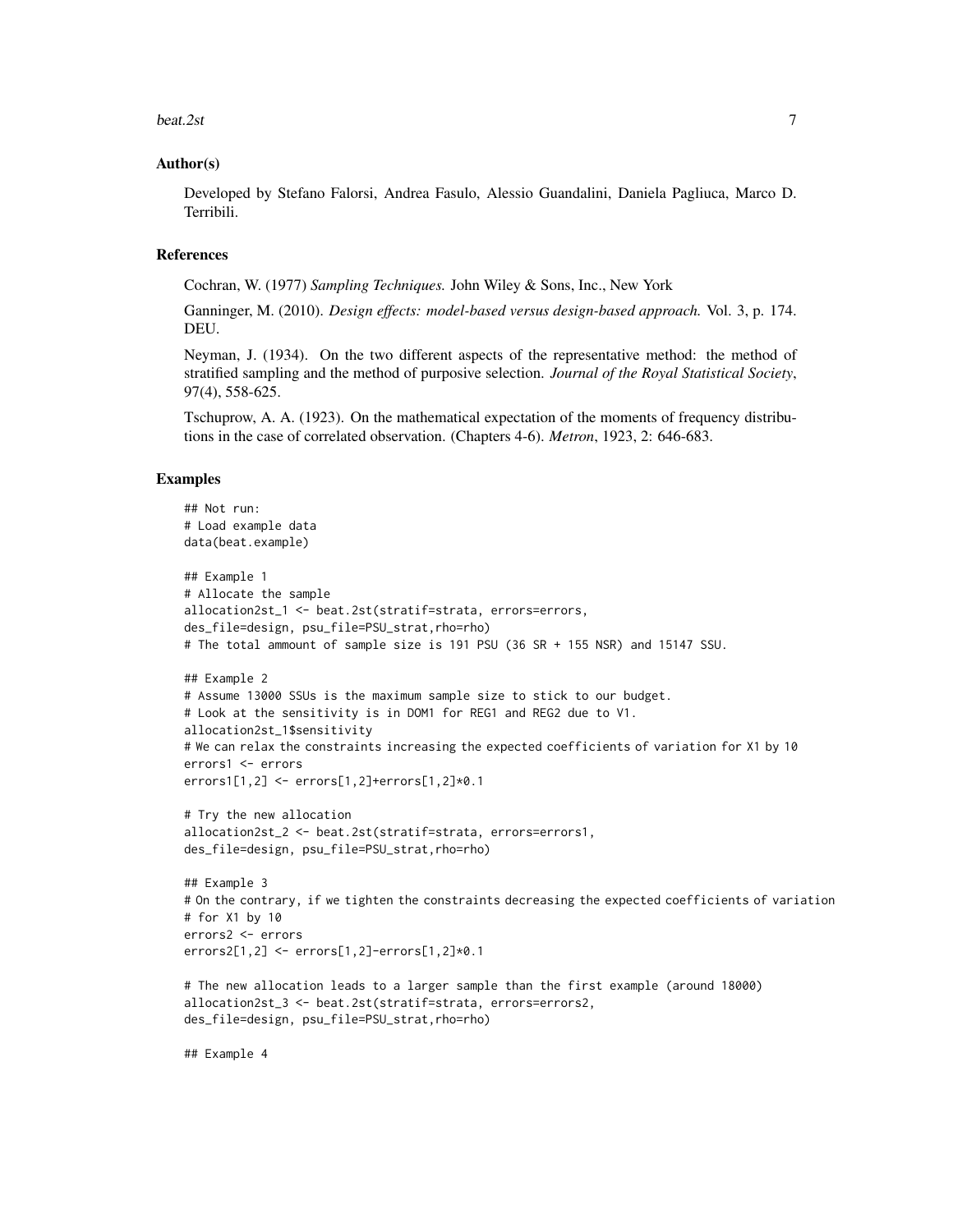```
# Sometimes some budget constraints concern the number of PSU involved in the survey.
# Tuning the PSUs number is possible modyfing the MINIMUM in des_file.
# Assume to increase the MINIMUM from 48 to 60
design1 <- design
design1[,4] <- 60
allocation2st_4 <- beat.2st(stratif=strata, errors=errors2,
des_file=design1, psu_file=PSU_strat, rho=rho)
# The PSUs number is decreased, while the SSUs number increased
# due to cluster intra-correlation effect.
# Under the same expected errors, to offset a slight reduction of PSUs (from 221 to 207)
# an increase of SSUs involved is observed.
allocation2st_3$expected
allocation2st_4$expected
## Example 5
# On the contrary, assume to decrease the MINIMUM from 48 to 24.
# The SSUs number strongly decrease in the face of an increase of PSUs,
# always under the same expected errors.
design2 <- design
design2[,4] <- 24
allocation2st_5 <- beat.2st(stratif=strata, errors=errors2,
des_file=design2, psu_file=PSU_strat, rho=rho)
allocation2st_4$expected
allocation2st_5$expected
## Example 6
# Assume that the SSUs are in turn clusters, for instance households composed by individuals.
# In the previous examples we always derived optimal allocations
# for sample of SSUs (i.e. households, because
# DELTA = 1).
design
design1
design2
# For obtaining a sample in terms of the elements composing SSUs
# (i.e., individuals) is just sufficient to
# modify the DELTA in des_file.
design3 <- design
design3$DELTA <- 2.31
# DELTA_IND=2.31, the average size of household in Italy.
allocation2st_6 <- beat.2st(stratif=strata, errors=errors,
des_file=design3, psu_file=PSU_strat, rho=rho)
## Example 7
# Complete workflow
library(readr)
pop <- read_rds("https://github.com/barcaroli/R2BEAT_workflows/blob/master/pop.RDS?raw=true")
library(R2BEAT)
cv <- as.data.frame(list(DOM=c("DOM1","DOM2"),
                         CV1=c(0.02,0.03),
                         CV2=c(0.03,0.06),
                         CV3=c(0.03,0.06),
```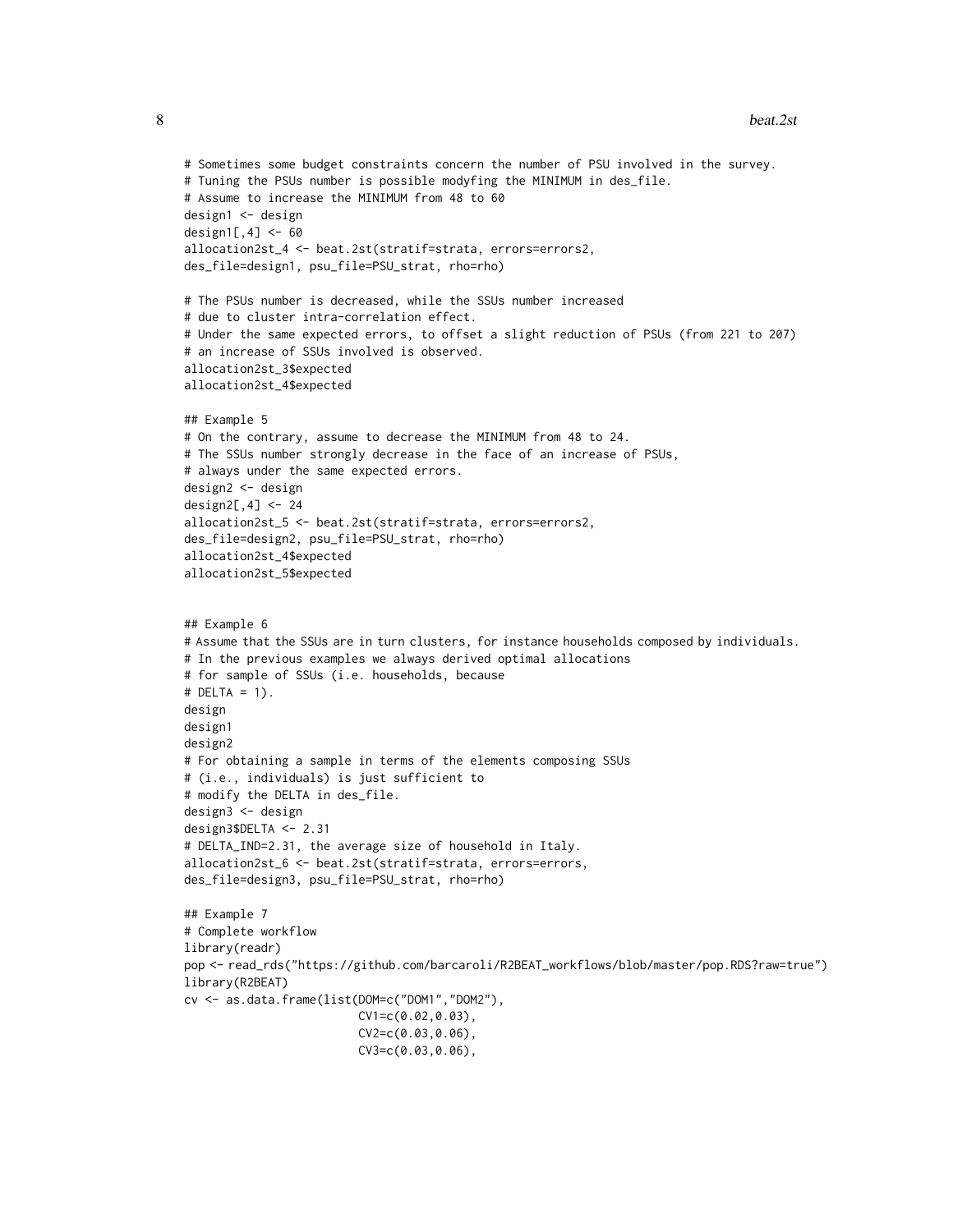<span id="page-8-0"></span>beat.cv 9

```
CV4=c(0.05,0.08)))
cv
samp_frame <- pop
samp_frame$one <- 1
id_PSU <- "municipality"
id_SSU <- "id_ind"
strata_var <- "stratum"
target_vars <- c("income_hh","active","inactive","unemployed")
deff_var <- "stratum"
domain_var <- "region"
delta = 1 # households = survey units
minimum <- 50 # minimum number of SSUs to be interviewed in each selected PSU
deff_sugg <- 1.5 # suggestion for the deff value
inp <- prepareInputToAllocation1(samp_frame,
                                   id_PSU,
                                   id_SSU,
                                   strata_var,
                                   target_vars,
                                  deff_var,
                                   domain_var,
                                  minimum,
                                  delta,
                                  deff_sugg)
inp$desfile$MINIMUM <- 50
alloc <- beat.2st(stratif = inp$strata,
                   errors = cv,
                   des_file = inp$des_file,
                   psu_file = inp$psu_file,
                   rho = inp$rho,
                   deft_start = NULL,
                   effst = inp$effst,
                   minPSUstrat = 2,
                   minnumstrat = 50
\mathcal{L}## End(Not run)
```
beat.cv *Computation of coefficient of variation (CV) for a given multivariate multiple allocation*

#### Description

Compute the coefficients of variation considering a given multivariate optimal allocation.

#### Usage

beat.cv(n\_file, stratif, errors, des\_file, psu\_file, rho, epsilon)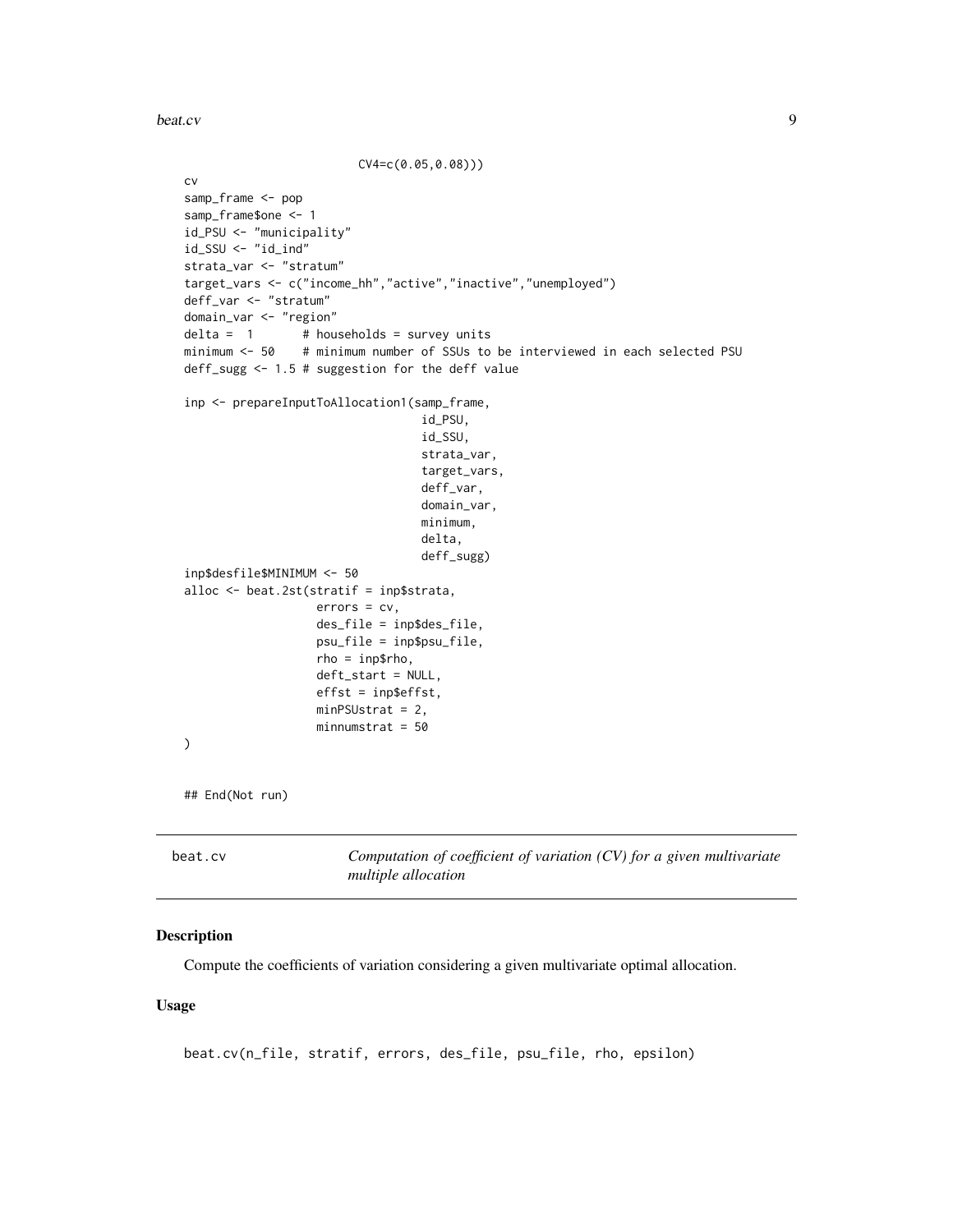#### <span id="page-9-0"></span>**Arguments**

| $n$ _file | Data frame containing the sample size allocated in each stratum, for more de-<br>tails, e.g., allocation.          |
|-----------|--------------------------------------------------------------------------------------------------------------------|
| stratif   | Data frame of survey strata, for more details see, e.g., strata.                                                   |
| errors    | Data frame of expected coefficients of variation (CV) for each domain, for more<br>details see, e.g., errors.      |
| des_file  | Data frame containing information on sampling design variables, for more de-<br>tails see, e.g., design.           |
| psu_file  | Data frame containing information on primary stage units stratification, for more<br>details see, e.g., PSU_strat. |
| rho       | Data frame of survey strata, for more details see, e.g., rho.                                                      |
| epsilon   | The same as in function beat.1st.                                                                                  |

#### Details

This function enables to derive the expected coefficient of variation (CV) from a given allocation. The function beat.cv returns the estimates expected accuracy in terms of coefficient of variation, for several variables in different domains, given a certain allocation among the different strata.

#### Value

Object of class list. The list contains a set of data.frame, as many of the cross product between domain and interest variables, containing total estimates, population, variance and expected coefficient of variation for every domain modality. For each domain and each variable is defined

| Tot1   | Total estimate                            |
|--------|-------------------------------------------|
| N      | Measure of size.                          |
| Varfin | The sample variance of the total estimate |
| ۲.۷    | The coefficient of variation of the       |

#### Author(s)

Developed by Stefano Falorsi, Andrea Fasulo, Alessio Guandalini, Daniela Pagliuca, Marco D. Terribili.

```
## Not run:
# Load example data
data(beat.example)
## Example 1
# Calculate coefficients of variation, for two variables in two domains,
# given an allocation among the different strata.
allocation
cv1<-beat.cv( n_file=allocation, stratif=strata, errors=errors,
```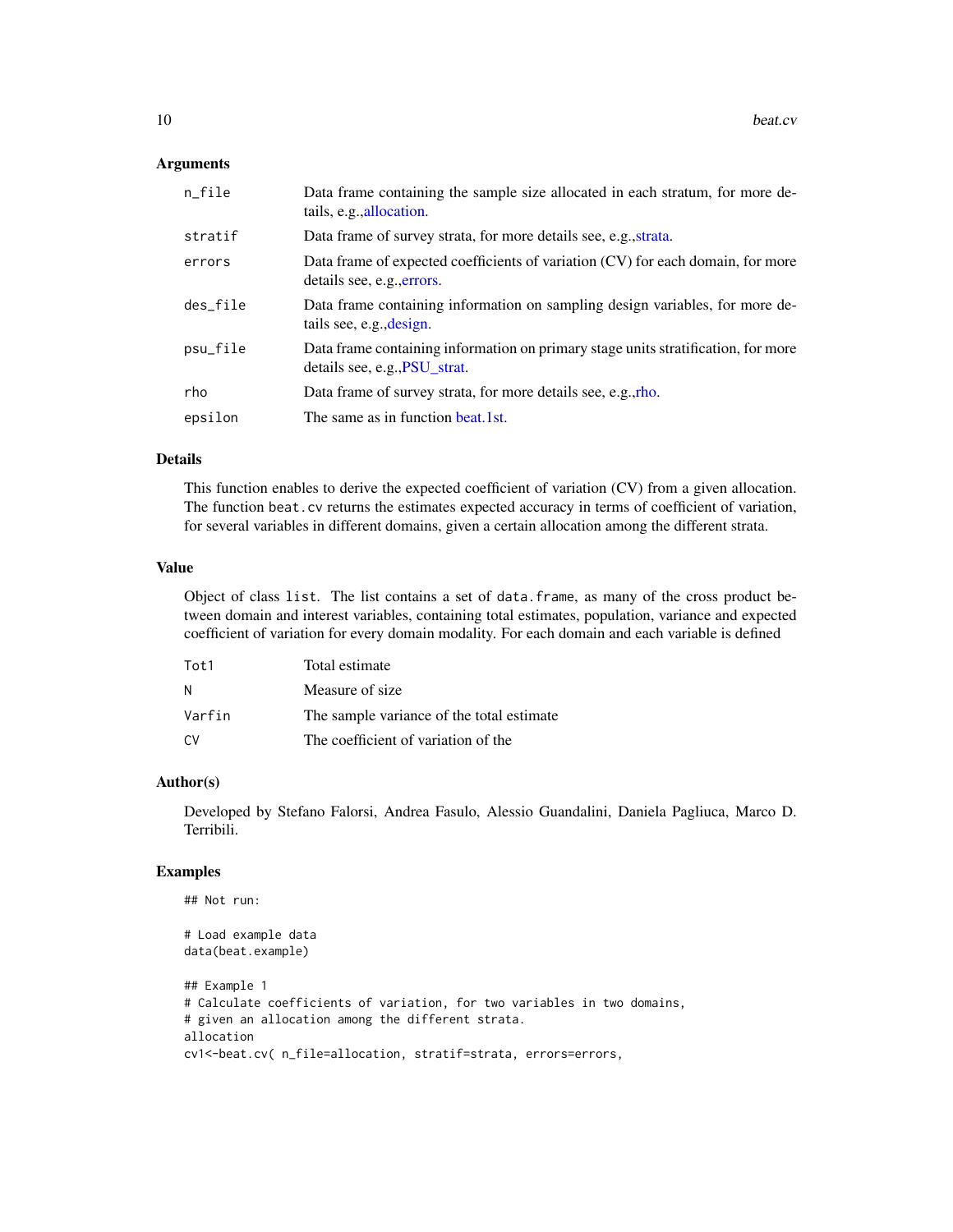## <span id="page-10-0"></span>check\_input 11

```
des_file=design, psu_file=PSU_strat, rho=rho)
## Example 2
# Take the example 1 in beat.2st.
allocation2st_1 <- beat.2st(stratif=strata, errors=errors,
des_file=design, psu_file=PSU_strat,rho=rho)
# The allocation obtained is
allocation2st_1$alloc
# with these precision constraints
errors
# and these expected coefficient of variation
allocation2st_1$expected
# Now, fit the output of beat.2st to allocation, that is
SIZE <- allocation2st_1$alloc[-18,c(2)]
allocation1 <- data.frame(SIZE)
# If apply beat.cv the same error in allocation2st_1$expected should be obtained.
# In fact
cv2<-beat.cv( n_file=allocation1, stratif=strata, errors=errors,
des_file=design, psu_file=PSU_strat, rho=rho)
cv2
# Please, note that some very slightly differences may occur.
## End(Not run)
```
check\_input *Check of coherence in the inputs for the allocation step*

#### Description

Checks the coherence between the population in the strata dataset and the population calculated by the PSUs dataset

## Usage

```
check_input(strata,des,strata_var_strata,strata_var_des)
```
## Arguments

| strata            | strata dataset                                                |  |  |  |  |  |
|-------------------|---------------------------------------------------------------|--|--|--|--|--|
| des               | design dataset                                                |  |  |  |  |  |
| strata_var_strata |                                                               |  |  |  |  |  |
|                   | variable identifying stratum in strata dataset                |  |  |  |  |  |
|                   | strata_var_des variable identifying stratum in design dataset |  |  |  |  |  |

## Author(s)

Giulio Barcaroli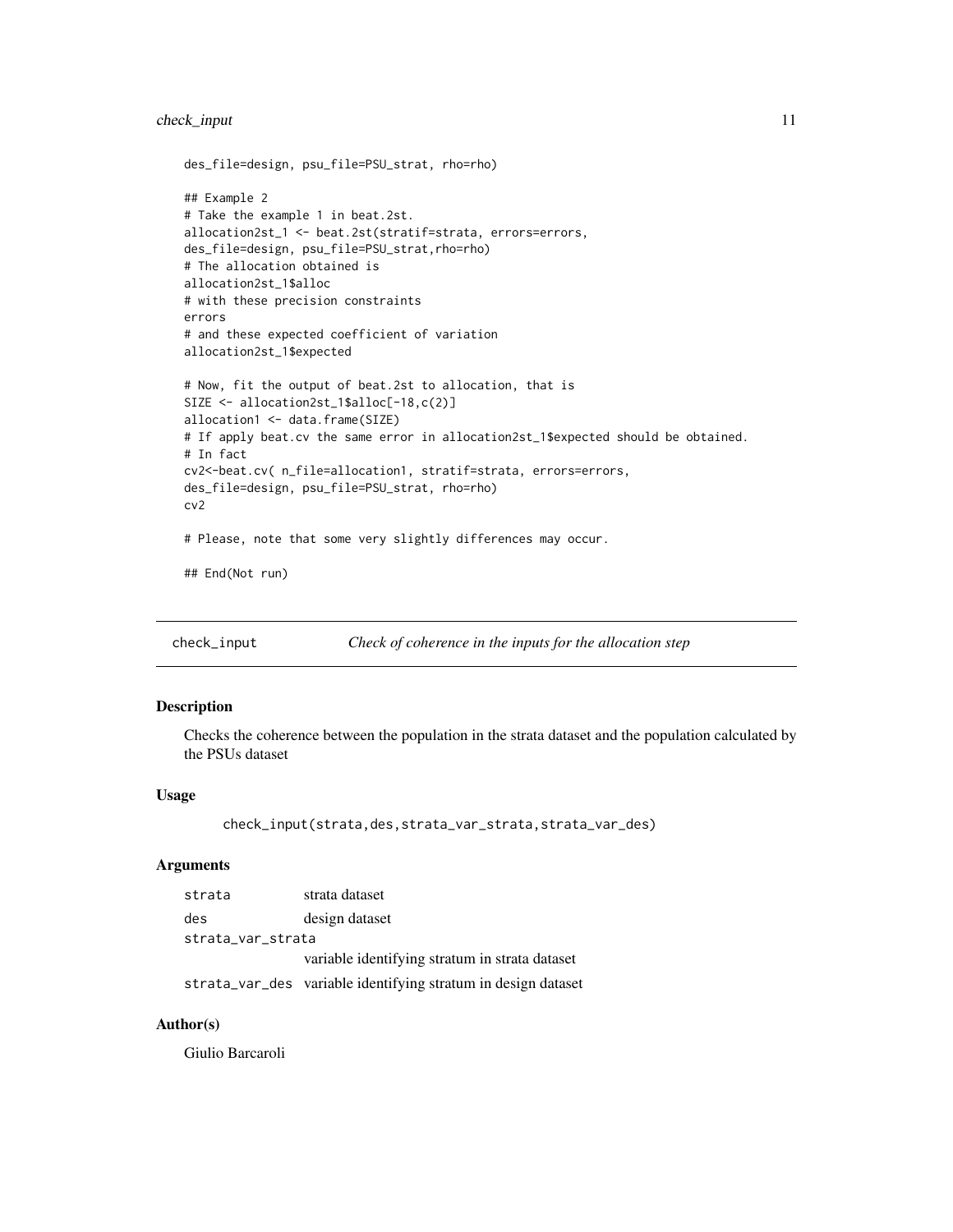#### <span id="page-11-0"></span>Examples

```
## Not run:
library(R2BEAT)
load("R2BEAT_ReGenesees.RData") # ReGenesees design and calibration objects plus PSU data
RGdes <- des # ReGenesees design object
RGcal <- cal \# ReGenesees calibrated object
strata_vars <- c("stratum") # variables of stratification
target_vars <- c("income_hh",
               "active",
               "inactive",
               "unemployed") # target variables
deff_vars <- "stratum" # stratification variables for calculating deff and effst
# (n.b: must coincide or be a subset of variables of stratification)
                                  # identification variable of PSUs
id_SSU <- c("id_hh") # identification variable of SSUs
domain_vars <- c("region") # domain variables
inp1 <- input_to_beat.2st_1(RGdes,
                         RGcal,
                         id_PSU,
                         id_SSU,
                         strata_vars,
                         target_vars,
                         deff_vars,
                         domain_vars)
head(inp1$strata)
head(psu)
psu_id="municipality" # Identifier of the PSU
stratum_var="stratum" # Identifier of the stratum
mos_var="ind" # Variable to be used as 'measure of size'
delta=1 \# Average number of SSUs for each selection unit
minimum <- 50 \qquad # Minimum number of SSUs to be selected in each PSU
inp2 <- input_to_beat.2st_2(psu,
                         psu_id,
                         stratum_var,
                         mos_var,
                         delta,
                         minimum)
head(inp2$psu_file)
head(inp2$des_file)
newstrata <- check_input(strata=inp1$strata,
                      des=inp2$des_file,
                      strata_var_strata="STRATUM",
                      strata_var_des="STRATUM")
## End(Not run)
```
<span id="page-11-1"></span>deft\_start *Starting values for the Design Effect (deft)*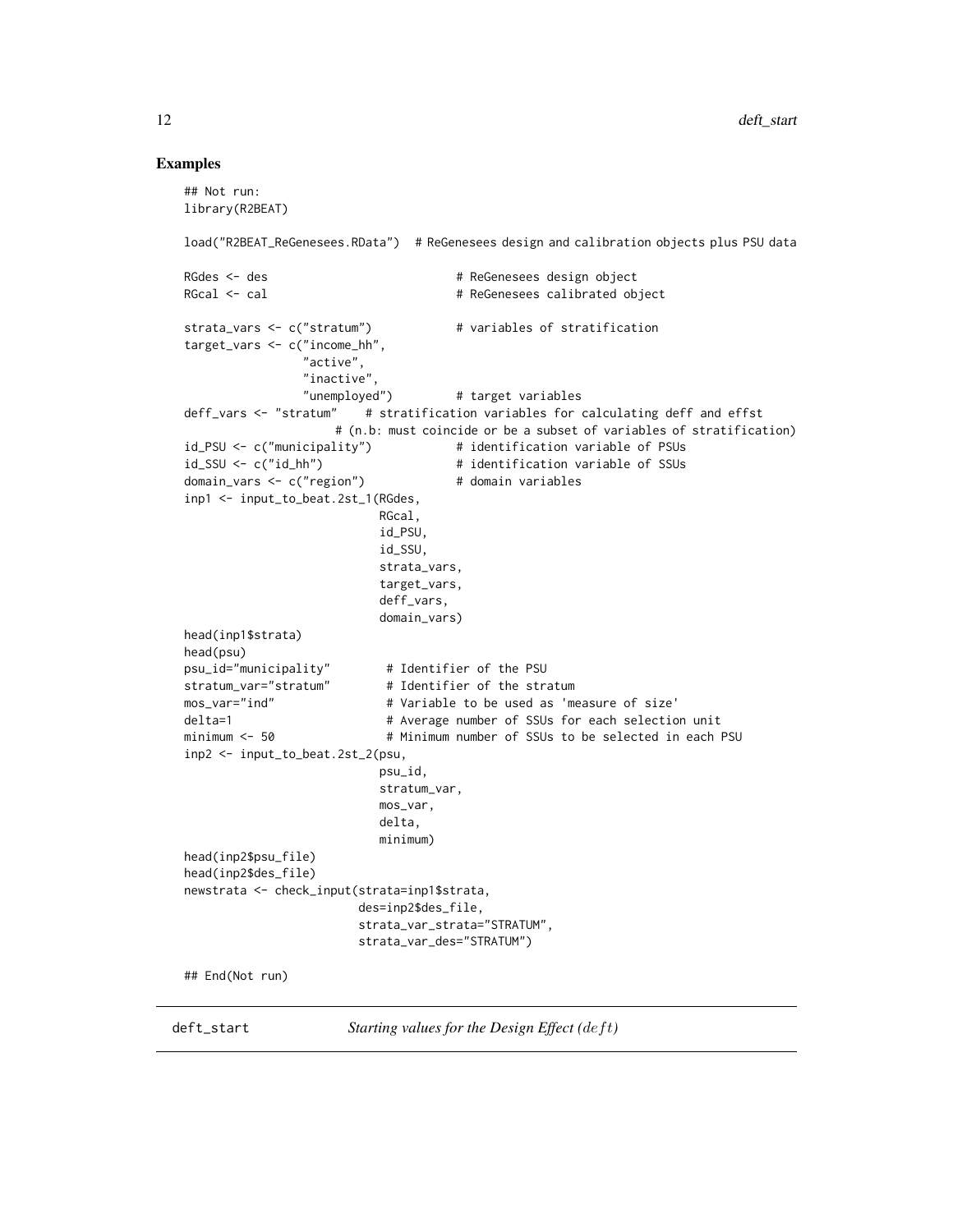#### deft\_start 13

#### Description

Example data frame containing the starting values for the Design Effect  $(deft)$ .

#### Usage

```
data(beat.example)
```
## Format

The Design Effect data frame contains a row per each stratum with the following variables:

STRATUM Identifier of the stratum (numeric).

DEFT1 Starting values for the Design Effect in the stratum of the first variable (numeric).

DEFTj Starting values for the Design Effect in the stratum of the j-th variable (numeric).

DEFTn Starting values for the Design Effect in the stratum of the last variable (numeric).

#### Details

Note: the names of the variables must be the ones indicated above.

This is an optional input. The function beat.2st independently computes and updates the design effect. However, it is possible to set the starting values of design effect for each variable in each stratum. The design effect is the square root of the ratio of the actual sampling variance to the variance expected with the simple random sampling (SRS), on equal sample size.

Under SRS the desing effect is equal to 1. Usually, as increasing the stages of selection the design effect increases because it takes into account the "clusterization" of sampling units and the sample size in Self Representative (SR) and Non Self Representative (NSR) strata.

In practice, higher is the intraclass correlation, higher will be the design effect and much more sample size for satisfying the precision constraints is needed with respect to SRS.

#### Examples

```
## Not run:
# Load example data
data(beat.example)
deft_start
str(deft_start)
```
## End(Not run)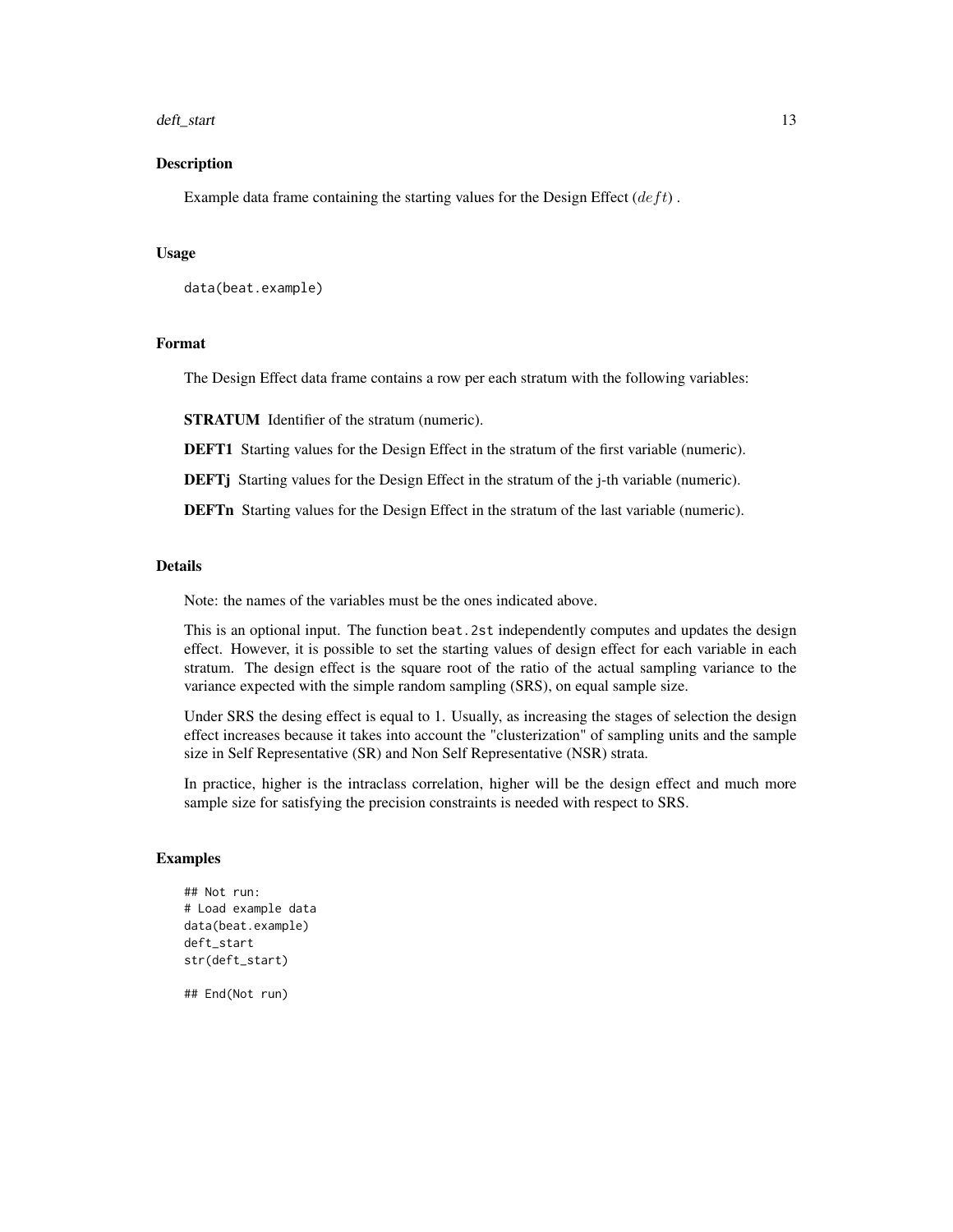<span id="page-13-1"></span><span id="page-13-0"></span>

## Description

Example data frame containing variables for describing the sampling design.

#### Usage

data(beat.example)

#### Format

The design data frame contains a row per each stratum with the following variables:

STRATUM Identifier of the stratum (numeric)

STRAT\_MOS Measure of size of the stratum (numeric)

- DELTA The average size of Secondary Stage Units (SSU) in the strata. With respect to the sample on which we are interested in, it could be equal or greater than 1 (numeric). See details for a depth explanation.
- MINIMUM the minimum number of SSU to be selected in each PSU. It could be different in each stratum (numeric)

#### Details

Note: the names of the variables must be the ones indicated above.

The sample design can be defined through a measure of size of the stratum, the average size of each SSU (>=1) and the minimum number of SSU to be selected in each PSU. In particular, if SSU are not cluster DELTA=1 and the sample size determined will be given in term of SSU. Instead, when SSUs are, in turn, clusters (for instance, households composed by individuals), defining DELTA equal to the average size of SSUs, enables to derive a sample in term of individuals.

Furthermore, modifying the MINIMUM it is possible to tune the number of PSU in the sample (see the example in [beat.1st\)](#page-2-1). In fact, considering the same sample size, increasing the MINIMUM, less PSU will be involved in the sample, but worst estimates in term of expected coefficient of variations will be provided. On the contrary, decreasing the MINIMUM, more PSU will be involved in the sample and better estimates will be obtained. Instead, increasing the MINIMUM for obtaining the same expected errors, requests less PSU, but much more SSU. The contrary occurs decreasing the MINIMUM.

#### Examples

```
## Not run:
# Load example data
data(beat.example)
design
str(design)
```
## End(Not run)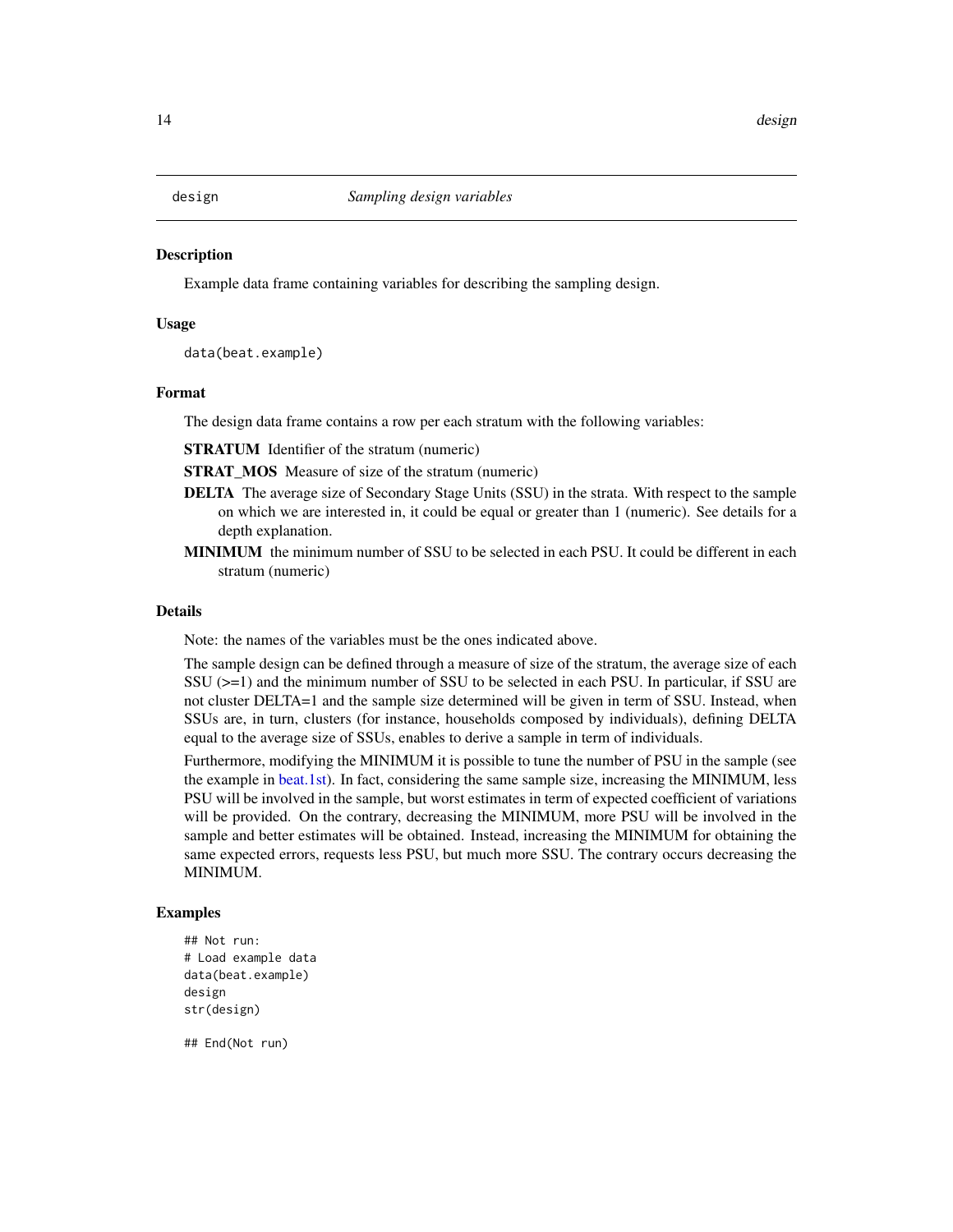<span id="page-14-1"></span><span id="page-14-0"></span>

#### **Description**

Example data frame containing estimator effect,  $(effst)$ , in each stratum for each variable.

#### Usage

data(beat.example)

#### Format

The estimator effect data frame contains a row per each stratum with the following variables:

STRATUM Identifier of the stratum (numeric).

EFFST1 Estimator effect in the stratum of the first variable (numeric).

**EFFSTj** Estimator effect in the stratum of the j-th variable (numeric).

EFFSTn Estimator effect in the stratum of the last variable (numeric).

#### Details

Note: the names of the variables must be the ones indicated above.

The estimator effect,  $(effst)$ , provides a measure of the variance inflaction or reduction due to the use of a different estimator from the HT (Horvitz and Thompson, 1952). It is equal to the ratio between the sampling variance of the estimator planned to be used and the sampling variance of the HT.

Then, when the HT is used,  $(effst)$  is equal to 1. However, always more often, different estimators, such as calibration estimator (Deville and Särndal, 1992) or generalized regression estimator GREG (Fuller, 2002 and references therein), are used. Usually this kind of estimators take into account auxiliary variables that enables to increase the accuracy of the estimates, that is, they reduce their errors (CV). Then, their  $effst$  is usually lower than 1.

Therefore, taking into account the estimator effect when planning the survey can help in saving sample size or at least to more properly evatuate the allocation.

#### References

Deville, J.C., Särndal, C.E. (1992). Calibration estimators in survey sampling. *Journal of the American statistical Association*, 87(418): 376-38.

Fuller, W.A.. (2002). Regression estimation for survey samples. Survey Methodology 28(1): 5-23.

Horvitz, D.G., Thompson, D.J. (1952) A generalization of sampling without replacement from a finite universe. *Journal of the American statistical Association*, 47(260): 663-685.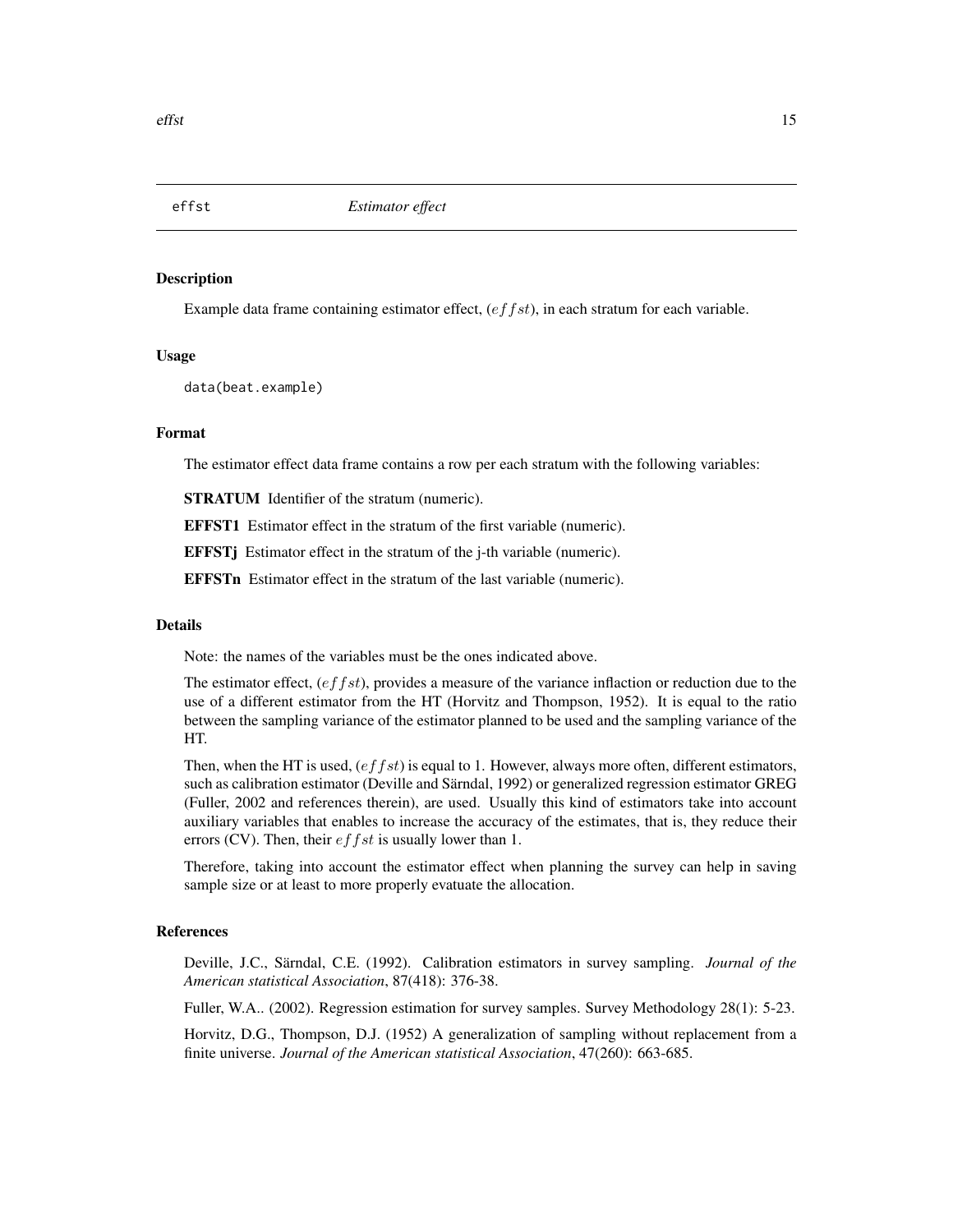16 errors

#### Examples

```
## Not run:
# Load example data
data(beat.example)
effst
str(effst)
```
## End(Not run)

<span id="page-15-1"></span>errors *Precision constraints (maximum CVs) as input for Bethel allocation*

#### Description

Example data frame containing precision levels (expressed in terms of acceptable CV's).

#### Usage

data(beat.example)

## Format

The constraint data frame (errors) contains a row per each type of domain with the following variables:

DOM Type of domain code (factor).

CV1 Planned coefficient of variation for first variable (numeric).

CVj Planned coefficient of variation for j-th variable (numeric).

CVn Planned coefficient of variation for last variable (numeric).

## Details

Note: the names of the variables must be the ones indicated above.

The coefficient of variation (CV) is a standardized measure of variance. It is often expressed as a percentage and is defined as the ratio between the standard deviation of the estimate and the estimate (or its absolute value).

## Examples

```
## Not run:
# Load example data
data(beat.example)
errors
str(errors)
```
## End(Not run)

<span id="page-15-0"></span>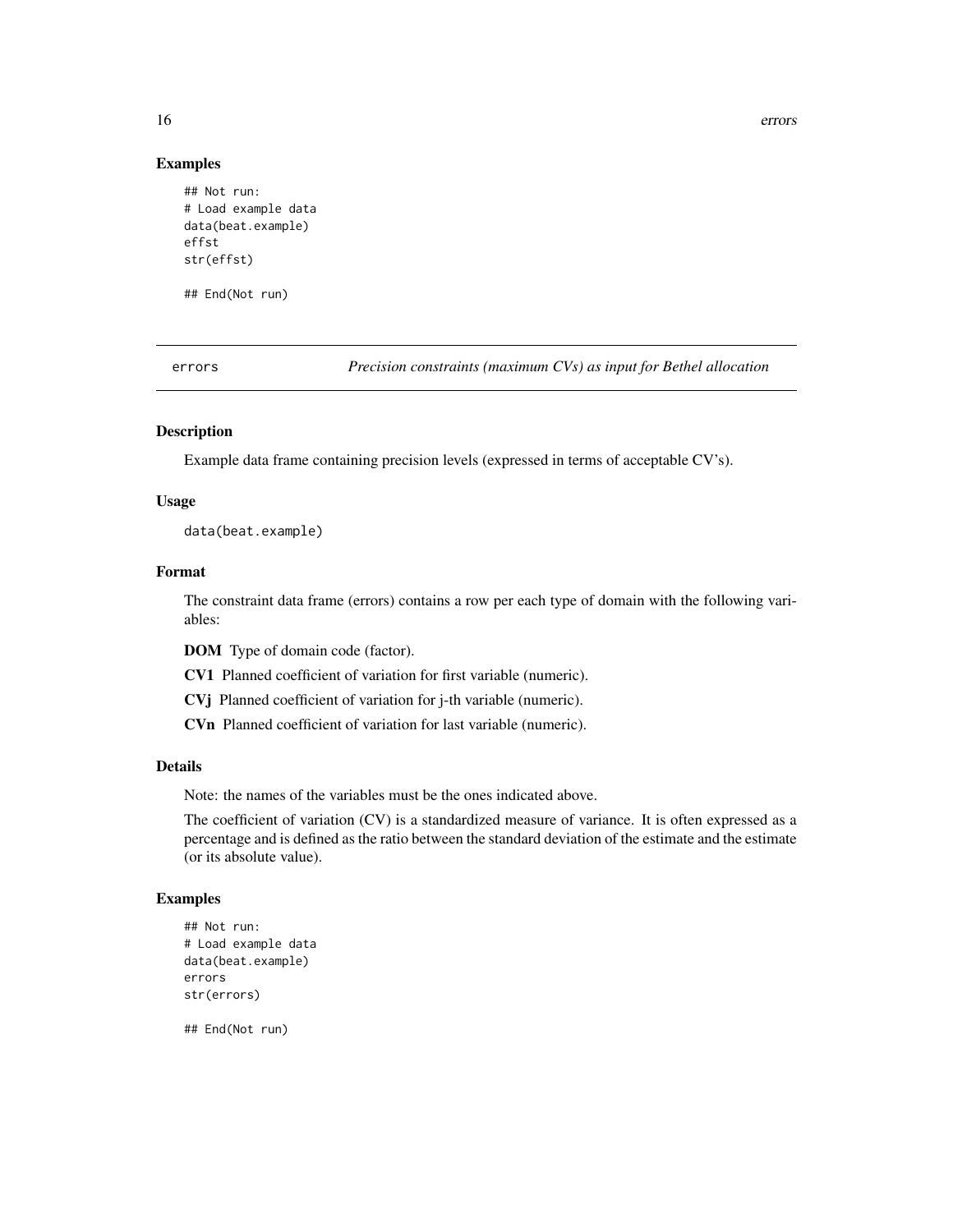<span id="page-16-0"></span>eval\_2stage *Evaluation of the two-stage sample design optimized solution by simulation*

## **Description**

The user can indicate the number of samples that must be selected by the optimized frame. First, the true values of the parameters are calculated from the frame. Then, for each sample the sampling estimates are calculated, together with the differences between them and the true values of the parameters. At the end, an estimate of the CV is produced for each target variable, in order to compare them with the precision constraints set at the beginning of the optimization process. If the flag 'writeFiles' is set to TRUE, boxplots of distribution of the CV's in the different domains are produced for each Y variable ('cv.pdf'), together with boxplot of the distributions of differences between estimates and values of the parameters in the population ('differences.pdf').

#### Usage

```
eval_2stage(df,
            PSU_code,
```

```
SSU_code,
domain_var,
target_vars,
PSU_sampled,
nsampl = 100,
writeFiles = TRUE,
progress = TRUE)
```
## Arguments

| df          | The sampling frame.                                                                    |
|-------------|----------------------------------------------------------------------------------------|
| PSU_code    | In the sampling frame, the identifier of the PSU.                                      |
| SSU_code    | In the sampling frame, the identifier of the SSU.                                      |
| domain_var  | In the sampling frame, the identifier of the domain of interest for the estimates.     |
| target_vars | In the sampling frame, the variables used to produce the target estimates.             |
| PSU_sampled | The set of selected PSUs.                                                              |
| nsamp1      | The number of samples to be drawn from the frame.                                      |
| writeFiles  | A flag to write in the work directory the outputs of the function. Default is<br>TRUE. |
| progress    | If set to TRUE, a progress bar is visualised during the execution. Default is<br>TRUE. |

#### Value

A list containing (i) the CV distribution in the domains, (ii) the bias distribution in the domains, (iii) the dataframe containing the sampling estimates by domain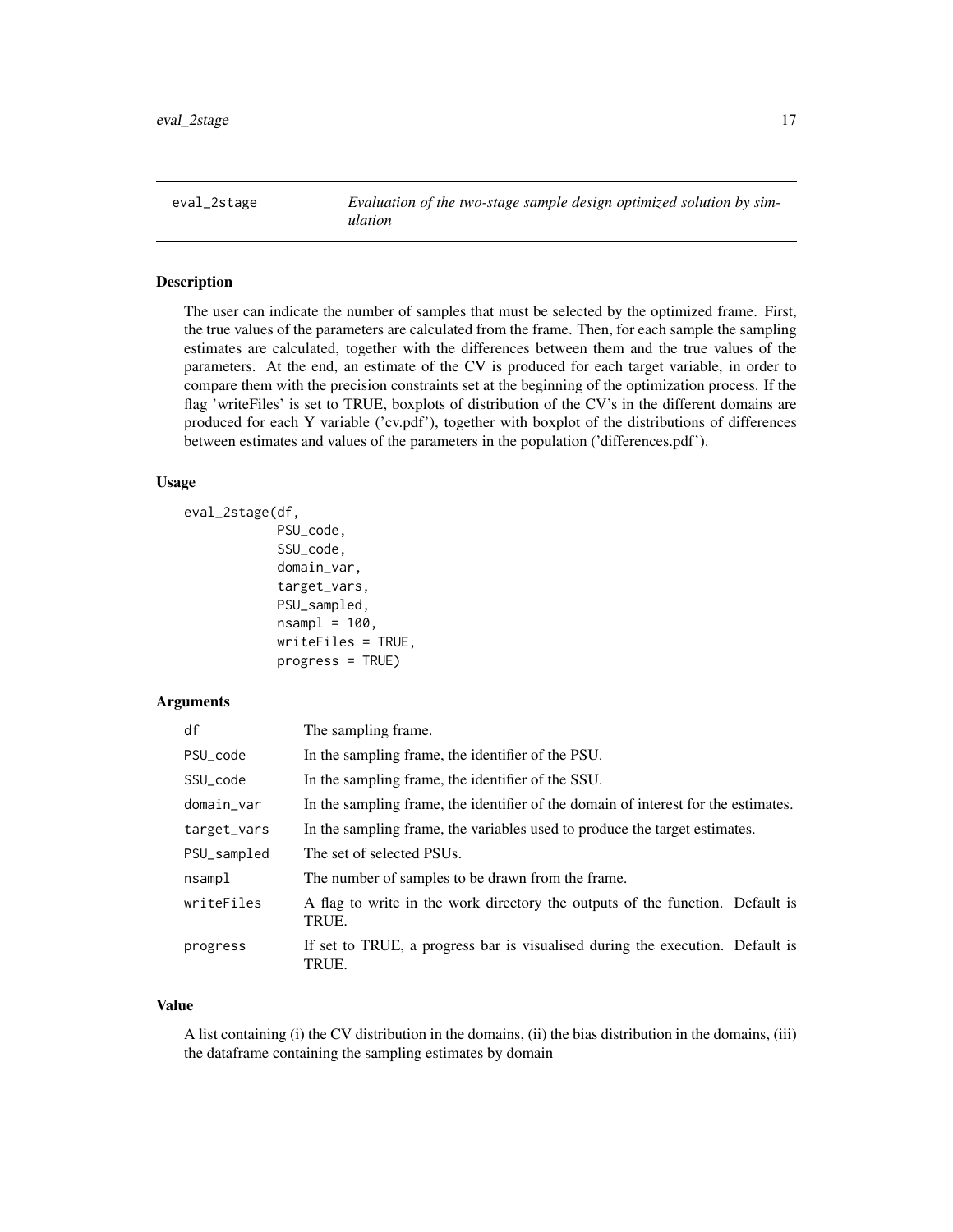#### Author(s)

Giulio Barcaroli

```
## Not run:
library(readr)
pop <- read_rds("https://github.com/barcaroli/R2BEAT_workflows/blob/master/pop.RDS?raw=true")
library(R2BEAT)
cv <- as.data.frame(list(DOM=c("DOM1","DOM2"),
                         CV1=c(0.02,0.03),
                         CV2=c(0.03,0.05),
                         CV3=c(0.03,0.05),
                         CV4=c(0.05,0.08)))
samp_frame <- pop
id_PSU <- "municipality"
id_SSU <- "id_ind"
strata_var <- "stratum"
target_vars <- c("income_hh","active","inactive","unemployed") # more than one
deff_var <- "stratum"
domain_var <- "region"
delta = 1 # households = survey units
minimum <- 50 # minimum number of SSUs to be interviewed in each selected PSU
deff_sugg <- 1.5 # suggestion for the deff value
inp <- prepareInputToAllocation1(samp_frame,
                                id_PSU,
                                id_SSU,
                                strata_var,
                                target_vars,
                                deff_var,
                                domain_var,
                                minimum,
                                delta,
                                deff_sugg)
inp$desfile$MINIMUM <- 50
alloc <- beat.2st(stratif = inp$strata,
                  errors = cv,
                  des_file = inp$des_file,
                  psu_file = inp$psu_file,
                  rho = inp$rho,
                  deft_start = NULL,
                  effst = inp$effst,
                  minPSUstrat = 2,
                  minnumstrat = 50
                  )
sample_1st <- select_PSU(alloc, type="ALLOC", pps=TRUE)
df=pop
df$one <-1PSU_code="municipality"
SSU_code="id_ind"
target_vars <- c("income_hh",
```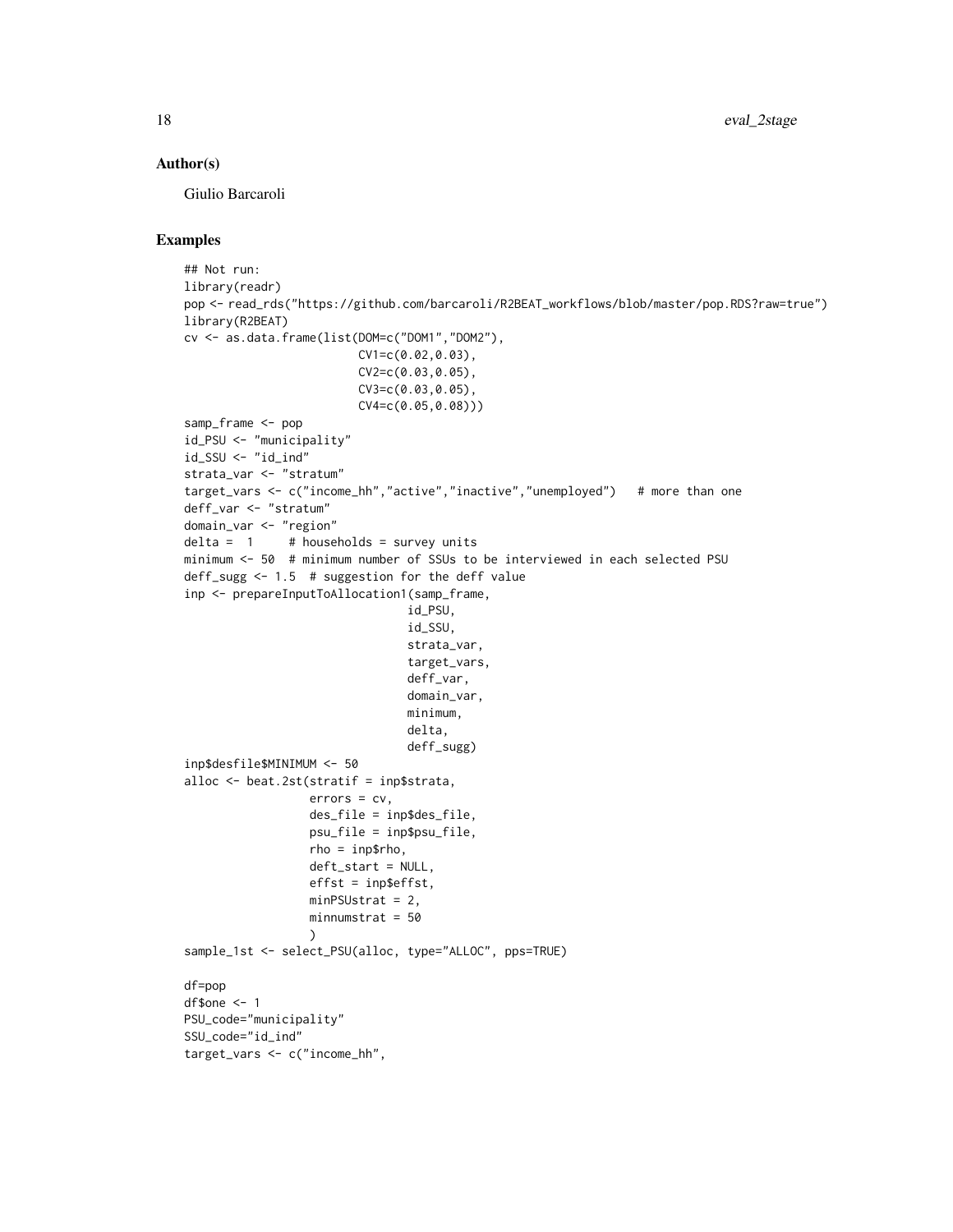```
"active",
                 "inactive",
                 "unemployed")
PSU_sampled <- sample_1st$sample_PSU
eval <- eval_2stage(df,
                    PSU_code,
                    SSU_code,
                    domain_var,
                    target_vars,
                    PSU_sampled,
                    nsampl=10,
                    writeFiles=TRUE,
                    progress=TRUE)
eval$coeff_var
eval$rel_bias
## End(Not run)
```
input\_to\_beat.2st\_1 *Input dataframes for R2BEAT two-stages sample design (when a previous round of the survey is available, but no sampling frame)*

#### Description

Prepares the following input dataframes for R2BEAT two-stages sample design starting from Re-Genesees design and/or calibrated objects: 1. strata 2. deff 3. effst 4. rho

## Usage

```
input_to_beat.2st_1(RGdes,
                   RGcal,
                   id_PSU,
                   id_SSU,
                   strata_vars,
                   target_vars,
                   deff_vars,
                   domain_vars)
```
## Arguments

| RGdes       | ReGenesees design object.                                  |
|-------------|------------------------------------------------------------|
| RGcal       | ReGenesees calibrated object.                              |
| id_PSU      | variables used as identifiers in ReGenesees objects.       |
| id_SSU      | variables used as identifiers in ReGenesees objects.       |
| strata_vars | stratification variables used in ReGenesees objects.       |
| target_vars | target variables.                                          |
| deff_vars   | stratification variables to be used when calculating deff. |
| domain_vars | the variables used to identify the domain of interest.     |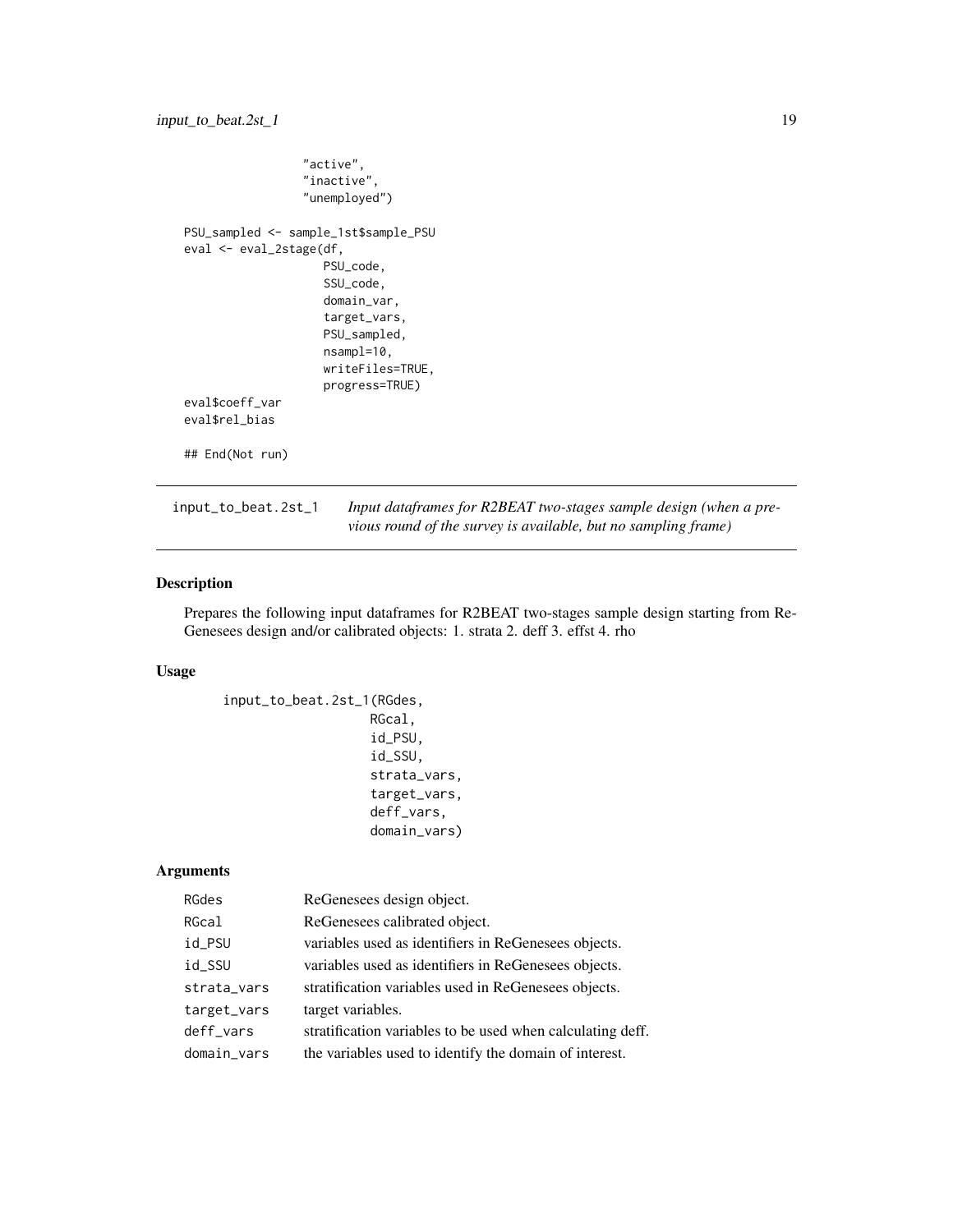#### <span id="page-19-0"></span>Author(s)

Giulio Barcaroli

#### Examples

```
## Not run:
library(readr)
des <- read_rds("https://github.com/barcaroli/R2BEAT_workflows/blob/master/des.rds?raw=true")
cal <- read_rds("https://github.com/barcaroli/R2BEAT_workflows/blob/master/cal.rds?raw=true")
library(R2BEAT)
RGdes <- des # ReGenesees design object
RGcal <- cal \# ReGenesees calibrated object
strata_vars <- c("stratum") # variables of stratification
target_vars <- c("income_hh",
                "active",
                "inactive",
                "unemployed") # target variables
deff_vars <- "stratum" # stratification variables for calculating deff and effst
                    # (n.b: must coincide or be a subset of variables of stratification)
id_PSU <- c("municipality") # identification variable of PSUs
id_SSU <- c("id_hh") \qquad \qquad \qquad # identification variable of SSUsdomain_vars <- c("region") # domain variables
inp1 <- input_to_beat.2st_1(RGdes,
                          RGcal,
                          id_PSU,
                          id_SSU,
                          strata_vars,
                          target_vars,
                          deff_vars,
                          domain_vars)
inp1$strata
inp1$deff
inp1$effst
inp1$rho
## End(Not run)
```
input\_to\_beat.2st\_2 *Prepares the design and psu file for two-stage sample design (when a previous round of the survey is available, but no sampling frame)*

#### **Description**

Prepares the design file for two-stage sample design on the basis of a dataset containing information on each PSU

#### Usage

input\_to\_beat.2st\_2(psu,psu\_id,stratum\_var,mos\_var,delta,minimum)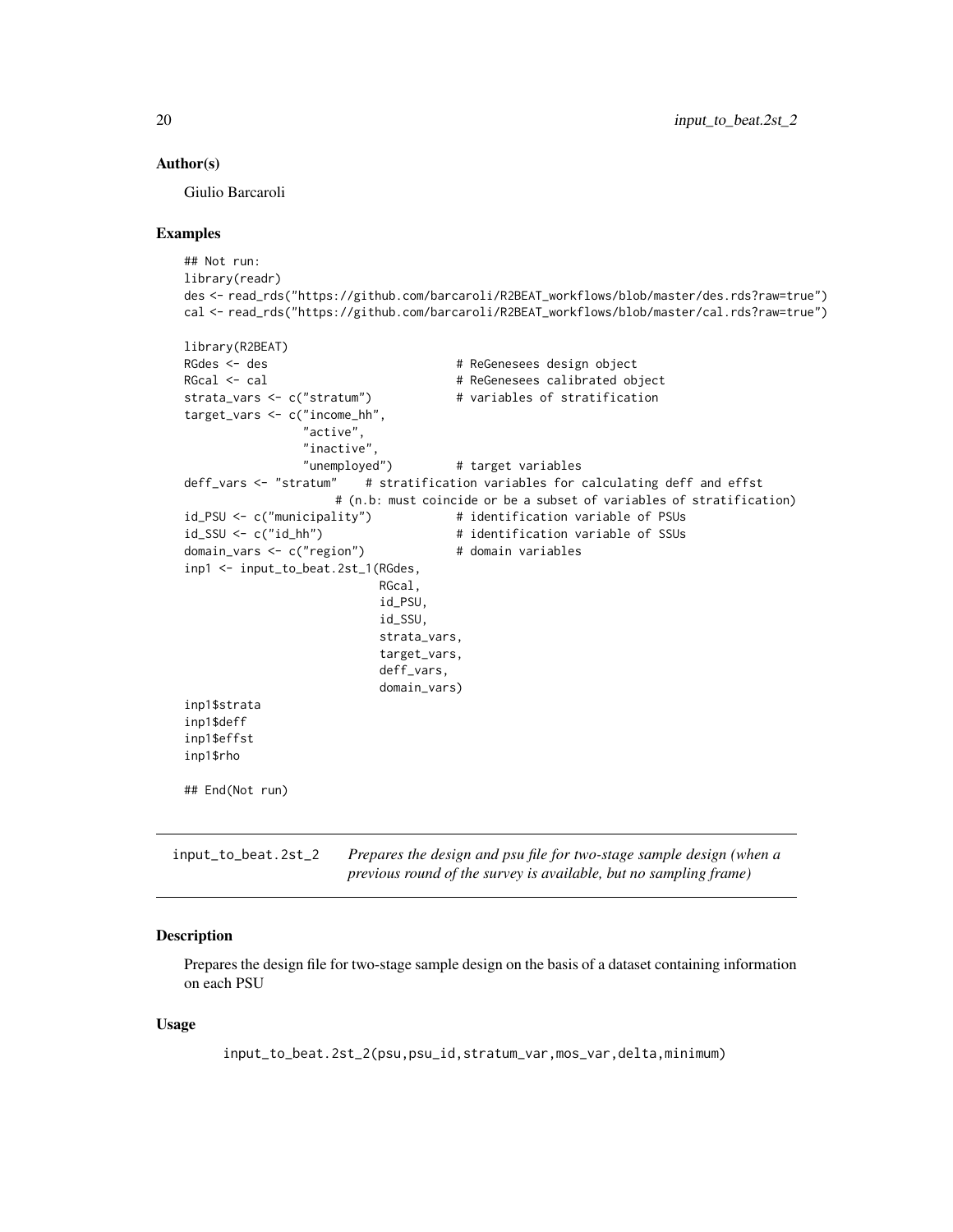#### <span id="page-20-0"></span>plot\_sens 21

#### Arguments

| psu         | Dataframe containing information on each PSU.                    |  |
|-------------|------------------------------------------------------------------|--|
| psu_id      | Identifier of each PSU in PSU dataframe.                         |  |
| stratum_var | Identifier of stratum in PSU dataframe.                          |  |
| $mos_Var$   | Variable containing the number of selection units in each PSU.   |  |
| delta       | Average number of final number of SSU per each selection unit.   |  |
| minimum     | Minimum number of selection units to be interviewed in each PSU. |  |

#### Author(s)

Giulio Barcaroli

## Examples

```
## Not run:
library(readr)
psu <- read_rds("https://github.com/barcaroli/R2BEAT_workflows/blob/master/psu.rds?raw=true")
head(psu)
library(R2BEAT)
psu_id="municipality" # Identifier of the PSU
stratum_var="stratum" # Identifier of the stratum
mos_var="ind" # Variable to be used as 'measure of size'
delta=1 \qquad # Average number of SSUs for each selection unit
minimum <- 50 \qquad # Minimum number of SSUs to be selected in each PSU
inp2 <- input_to_beat.2st_2(psu,
                          psu_id,
                          stratum_var,
                          mos_var,
                          delta,
                          minimum)
head(inp2$psu_file)
head(inp2$des_file)
## End(Not run)
```
plot\_sens *Plot of the sensitivity analysis for some parameters by means of grid search*

#### Description

This function allows to plot the results of the simulation carried out by using the function 'sensitivity'.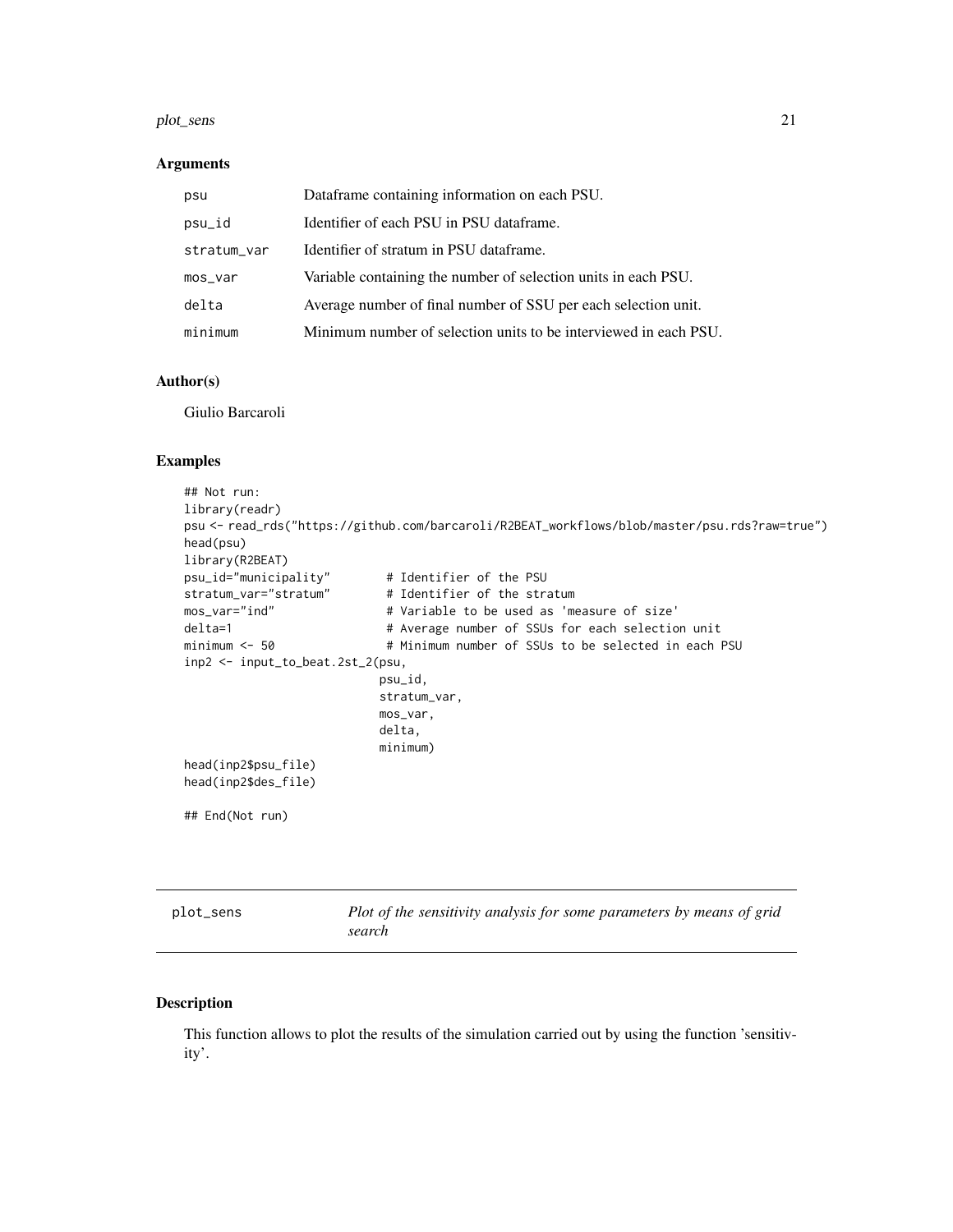#### Usage

```
plot_sens (
  x,
  min,
  max)
```
#### Arguments

| x   | The result of the 'sensitivity' function. |  |
|-----|-------------------------------------------|--|
| min | minimum value of the parameter.           |  |
| max | maximum value of the parameter.           |  |

#### Value

A list containing the (i) vector of allocated PSUs in the iterations and (ii) the vector of allocated SSUs in the iterations

#### Author(s)

Giulio Barcaroli

```
## Not run:
library(readr)
pop <- read_rds("https://github.com/barcaroli/R2BEAT_workflows/blob/master/pop.RDS?raw=true")
library(R2BEAT)
cv <- as.data.frame(list(DOM=c("DOM1","DOM2"),
                        CV1=c(0.02,0.03),
                        CV2=c(0.03,0.05),
                        CV3=c(0.03,0.05),
                        CV4=c(0.04,0.08)))
cv
# parameters
samp_frame <- pop
errors <- cv
id_PSU <- "municipality"
id_SSU <- "id_ind"
strata_var <- "stratum"
target_vars <- c("income_hh","active","inactive","unemployed") # more than one
deff_var <- "stratum"
domain_var <- "region"
minimum <- 50 # minimum number of SSUs to be interviewed in each selected PSU
# average dimension of the SSU in terms of elementary survey units
#delta = nrow(pop) /length(unique(pop$id_hh))
delta = 1 # average dimension of the SSU in terms of elementary survey units
deff_sugg < -1.5min < -30max < -80sens <- sensitivity_min_SSU (
  samp_frame,
```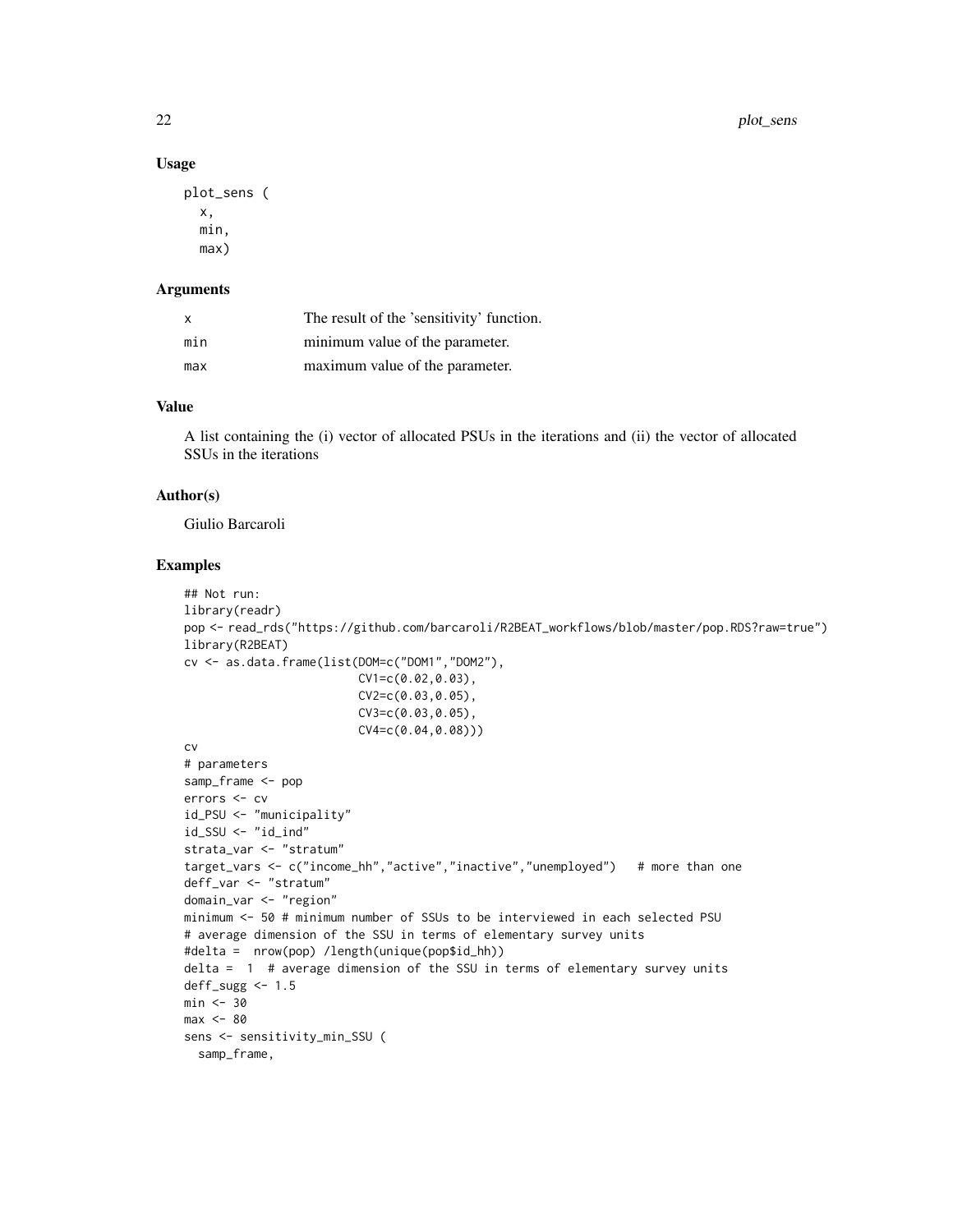## <span id="page-22-0"></span>prepareInputToAllocation1 23

```
errors,
 id_PSU,
 id_SSU,
 strata_var,
 target_vars,
 deff_var,
 domain_var,
 minimum,
 delta,
 deff_sugg,
 min,
 max)
plot_sens(sens,min,max)
```
## End(Not run)

prepareInputToAllocation1

*Input dataframes for R2BEAT two-stages sample design when sampling frame is available*

#### Description

In case of scenario 1 (no previous round of the survey available), prepares the following input dataframes for R2BEAT two-stages sample design starting from the sampling frame: 1. strata 2. deff 3. effst 4. rho 5. PSU\_file 6. des\_file

## Usage

```
prepareInputToAllocation1 (
  samp_frame,
  id_PSU,
  id_SSU,
  strata_var,
  target_vars,
  deff_var,
 domain_var,
 minimum,
 delta,
 deff_sugg)
```
## Arguments

| samp_frame | The dataframe containing sampling units in the reference population. |
|------------|----------------------------------------------------------------------|
| id PSU     | variables used as identifiers in sampling frame.                     |
| id SSU     | variables used as identifiers in sampling frame.                     |
| strata_var | stratification variable used in sampling frame.                      |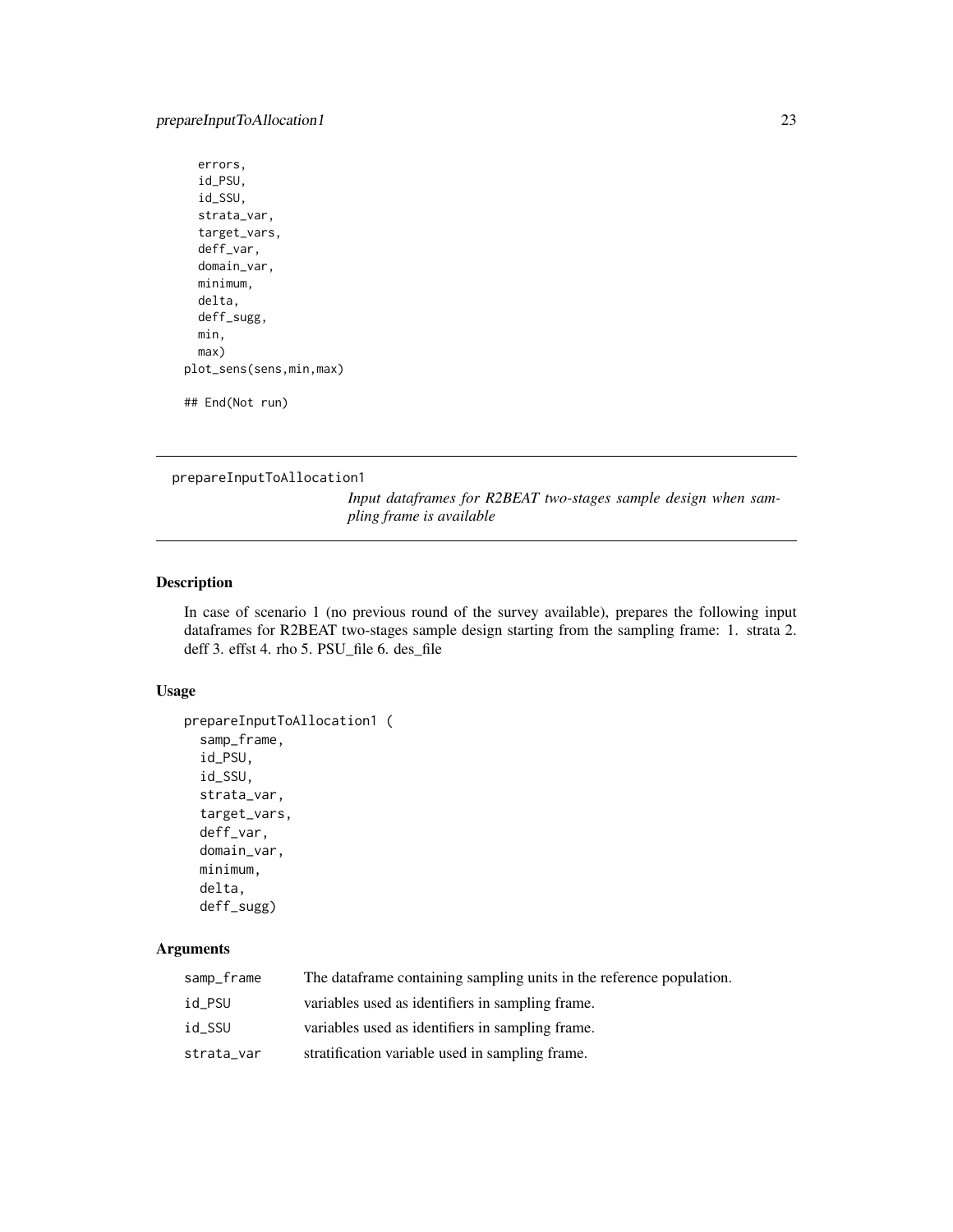| target_vars | target variables.                                         |  |
|-------------|-----------------------------------------------------------|--|
| deff_var    | stratification variable to be used when calculating deff. |  |
| domain_var  | the variable used to identify the domain of interest.     |  |
| minimum     | minimum number of SSU to be selected from a PSU.          |  |
| delta       | average number of analysis units per sampling unit.       |  |
| deff_sugg   | suggested value of the deff.                              |  |

## Value

A list containing (i) the vector of allocated PSUs in the iterations and (ii) the vector of allocated SSUs in the iterations

#### Author(s)

Giulio Barcaroli

#### Examples

```
## Not run:
library(readr)
pop <- read_rds("https://github.com/barcaroli/R2BEAT_workflows/blob/master/pop.RDS?raw=true")
library(R2BEAT)
# parameters
samp_frame <- pop
id_PSU <- "municipality"
id_SSU <- "id_ind"
strata_var <- "stratum"
target_vars <- c("income_hh","active","inactive","unemployed")
deff_var <- "stratum"
domain_var <- "region"
minimum <- 50 # minimum number of SSUs to be interviewed in each selected PSU
# average dimension of the SSU in terms of elementary survey units
# delta = nrow(pop) /length(unique(pop$id_hh))
delta = 1
deff_sugg <- 1.5
# prepare inputs
inp <- prepareInputToAllocation1(samp_frame,
                                 id_PSU,
                                 id_SSU,
                                 strata_var,
                                 target_vars,
                                 deff_var,
                                 domain_var,
                                 minimum,
                                 delta,
                                 deff_sugg)
```
## End(Not run)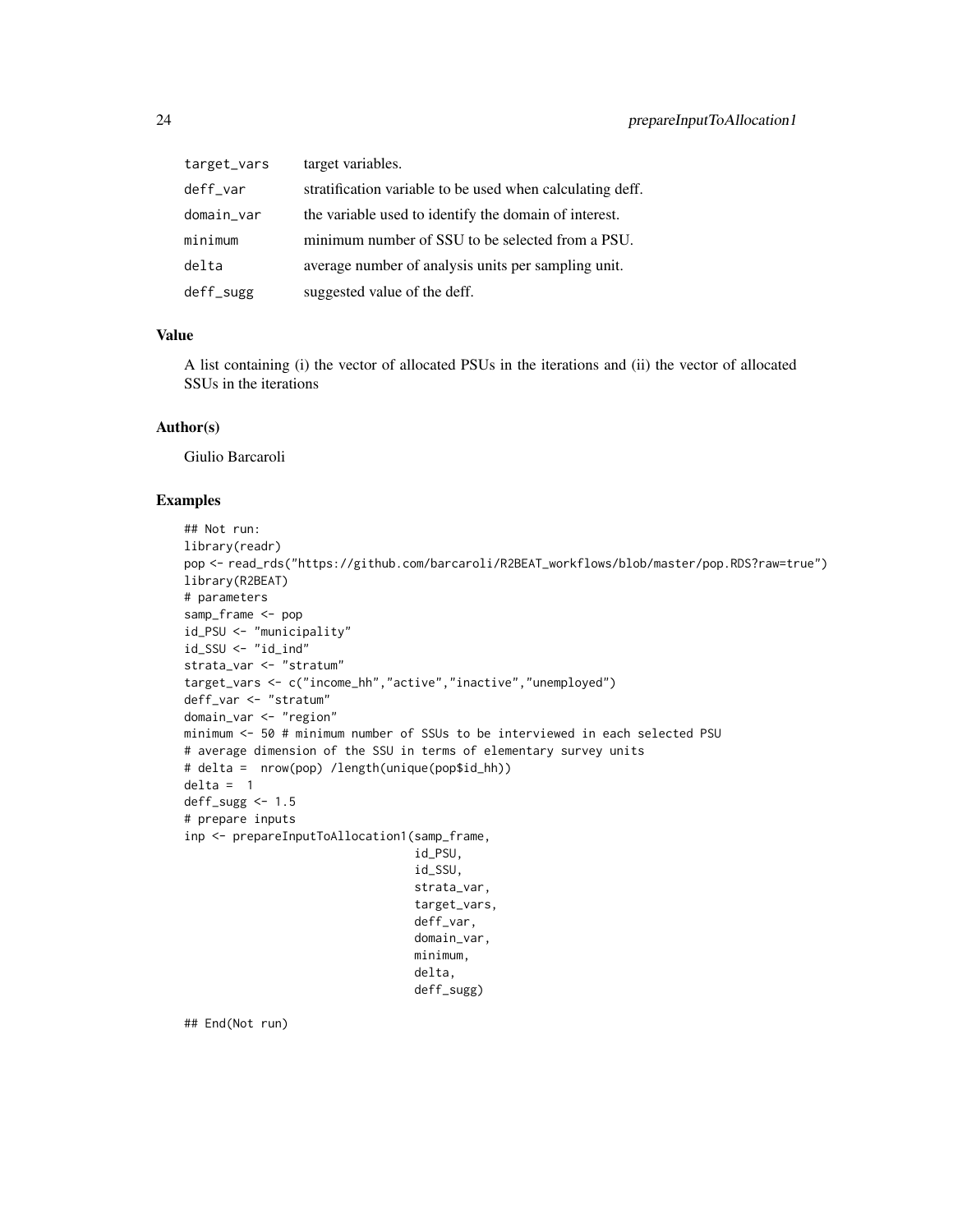<span id="page-24-0"></span>prepareInputToAllocation2

*Input dataframes for R2BEAT two-stages sample design when both sampling frame and a previous round of the survey are available*

## Description

In case of scenario 2 (at least one previous round of the survey available), prepares the following input dataframes for R2BEAT two-stages sample design starting from the sampling frame: 1. strata 2. deff 3. effst 4. rho 5. PSU\_file 6. des\_file

## Usage

```
prepareInputToAllocation2 (
  samp_frame,
  RGdes,
 RGcal,
  id_PSU,
  id_SSU,
  strata_var,
  target_vars,
  deff_var,
  domain_var,
  delta,
```
#### Arguments

minimum)

| samp_frame  | The dataframe containing sampling units in the reference population. |
|-------------|----------------------------------------------------------------------|
| RGdes       | The 'design' ReGenesees object.                                      |
| RGcal       | The 'calibration' ReGenesees object.                                 |
| id_PSU      | variables used as identifiers in sampling frame.                     |
| id_SSU      | variables used as identifiers in sampling frame.                     |
| strata_var  | stratification variable used in sampling frame.                      |
| target_vars | target variables.                                                    |
| deff_var    | stratification variable to be used when calculating deff.            |
| domain_var  | the variable used to identify the domain of interest.                |
| delta       | average number of analysis units per sampling unit.                  |
| minimum     | minimum number of SSU to be selected from a PSU.                     |

## Value

A list containing: (1) strata, (2) deff, (3) effst, (4) rho, (5) PSU\_file, (6) des\_file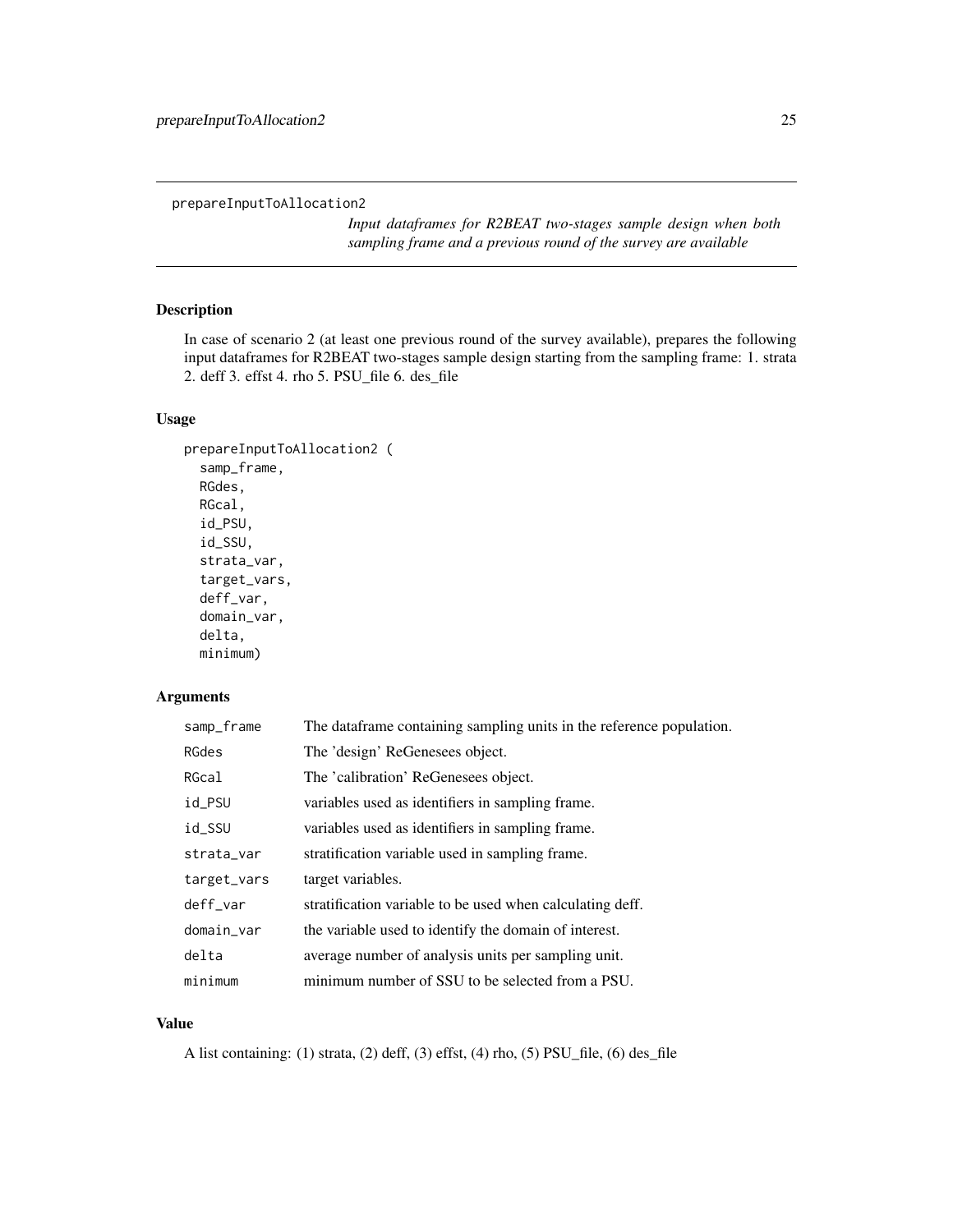#### Author(s)

Giulio Barcaroli

```
## Not run:
library(readr)
samp <- read_rds("https://github.com/barcaroli/R2BEAT_workflows/blob/master/sample.rds?raw=true")
pop <- read_rds("https://github.com/barcaroli/R2BEAT_workflows/blob/master/pop.RDS?raw=true")
library(R2BEAT)
str(samp)
## Sample design description
library(ReGenesees)
samp$stratum_2 <- as.factor(samp$stratum_2)
sample.des <- e.svydesign(samp,
                          ids= ~ municipality + id_hh,
                          strata = \sim stratum_2,
                          weights = \sim weight,
                          self.rep.str = ~\sim SR,
                          check.data = TRUE)
## Find and collapse lonely strata
ls <- find.lon.strata(sample.des)
if (!is.null(ls)) sample.des <- collapse.strata(sample.des)
## Calibration with known totals
totals <- pop.template(sample.des,
             cal = - sex : cl_age,
             partition = \sim region)
totals \le- fill.template(pop, totals, mem. frac = 10)
sample.cal <- e.calibrate(sample.des,
                          totals,
                          cal = - sex : cl_age,
                          partition = \sim region,
                          calfun = "logit",
                          bounds = c(0.3, 2.6),
                          aggregate.stage = 2,
                          force = FALSE)samp_frame <- pop
RGdes <- sample.des
RGcal <- sample.cal
strata_var <- c("stratum")
target_vars <- c("income_hh",
                 "active",
                 "inactive",
                 "unemployed")
weight_var <- "weight"
deff_var <- "stratum"
id_PSU <- c("municipality")
id_SSU <- c("id_hh")
domain_var <- c("region")
delta <- 1
minimum <- 50
inp <- prepareInputToAllocation2 (
```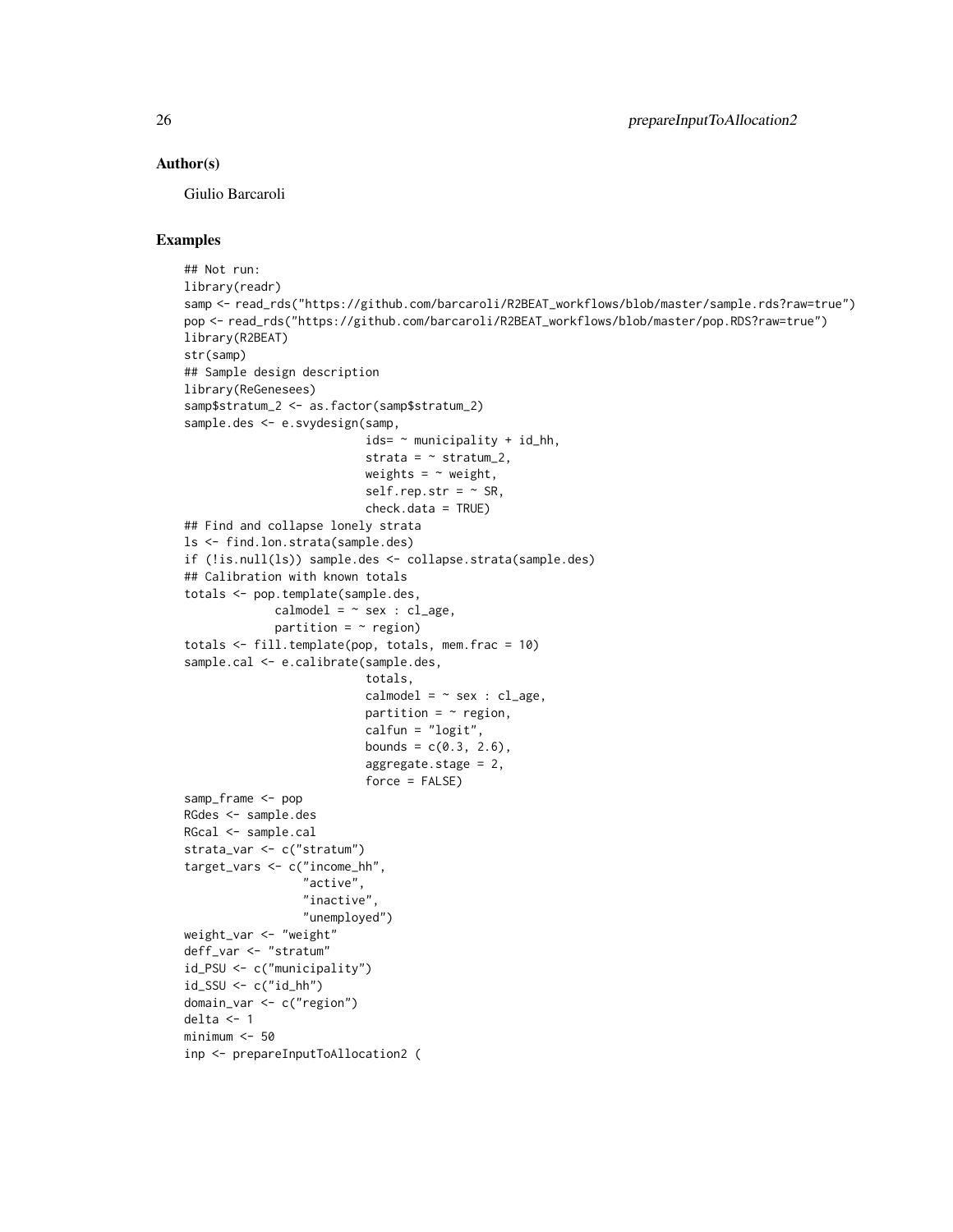#### <span id="page-26-0"></span>PSU\_strat 27

samp\_frame, RGdes, RGcal, id\_PSU, id\_SSU, strata\_var, target\_vars, deff\_var, domain\_var, delta, minimum) head(inp\$strata) head(inp\$deff) head(inp\$effst) head(inp\$rho) head(inp\$psu\_file) head(inp\$des\_file) ## End(Not run)

<span id="page-26-1"></span>PSU\_strat *Information on Primary Stage Units (PSUs) stratification*

#### Description

Example data frame containing information on Primary Stage Units (PSUs) stratification.

#### Usage

data(beat.example)

#### Format

The PSU\_strat data frame contains a row for each Primary Stage Units (PSUs) with the following variables:

STRATUM Identifier of the stratum (numeric)

PSU\_MOS Measure of size of the primary stage unit (numeric)

PSU\_ID Identifier of the primary stage unit (numeric)

## Details

Note: the names of the variables must be the ones indicated above.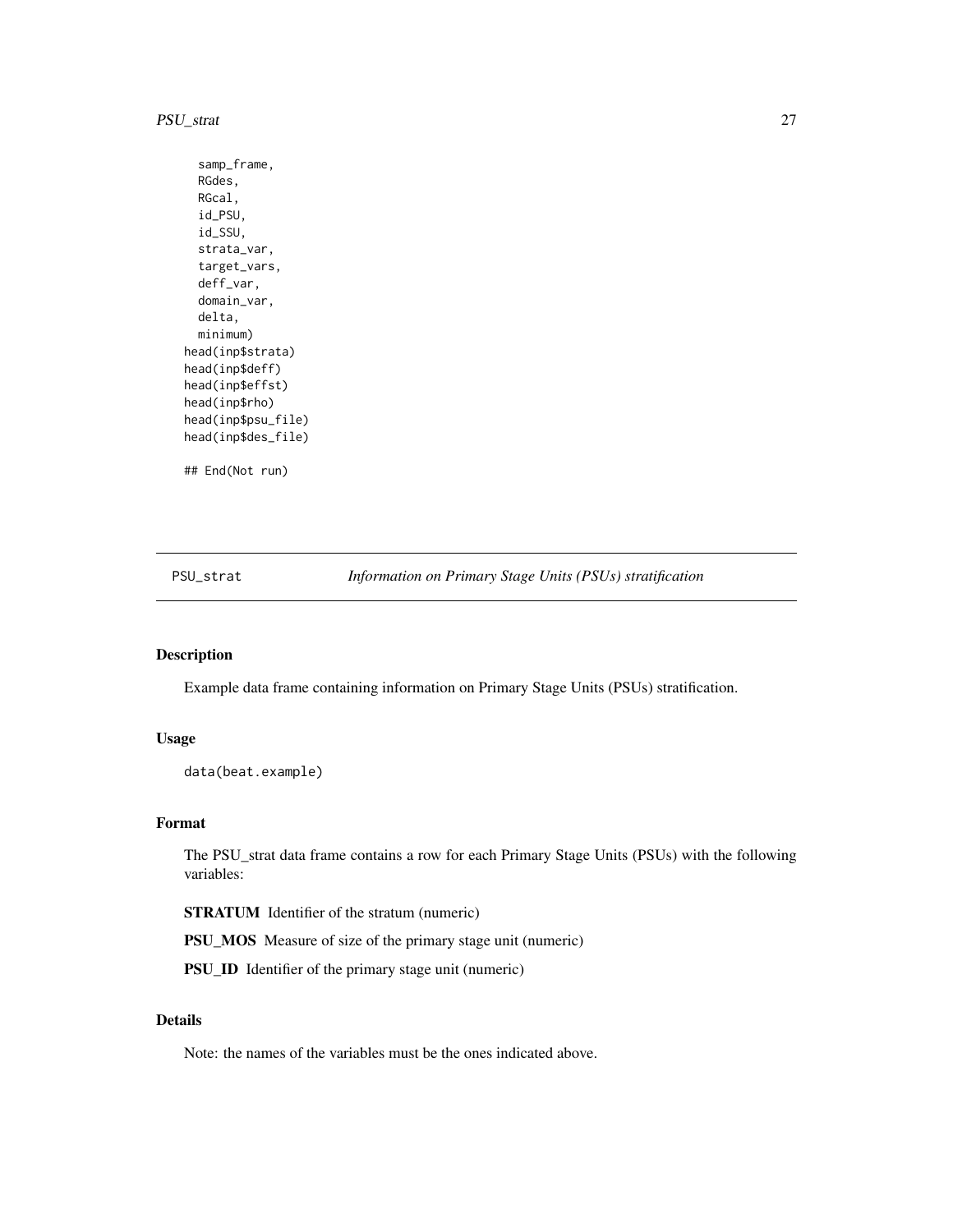<span id="page-27-0"></span>## Not run: # Load example data data(beat.example) PSU\_strat str(PSU\_strat)

## End(Not run)

<span id="page-27-1"></span>rho *Intraclass correlation coefficients for self and non self representative in the strata*

#### Description

Example data frame containing intraclass correlation  $\rho$  in Self Representative (SR) and Non Self Representative (NSR) strata.

#### Usage

data(beat.example)

#### Format

The intraclass correlation coefficienta ( $\rho$ ) data frame contains a row per each stratum with the following variables:

- STRATUM Identifier of the stratum (numeric)
- **RHO\_AR1** intraclass correlation of the elementary units for each primary stage unit of the self representing area belonging to the stratum for the first variable.
- RHO\_ARj intraclass correlation of the elementary units for each primary stage unit of the self representing area belonging to the stratum for the j-th variable.
- RHO\_ARn intraclass correlation of the elementary units for each primary stage unit of the self representing area belonging to the stratum for the n-th variable.
- RHO\_NAR1 intraclass correlation of the elementary units for each primary stage unit of the non self representing area belonging to the stratum for the first variable.
- RHO\_NARj intraclass correlation of the elementary units for each primary stage unit of the non self representing area belonging to the stratum for the j-th variable.
- RHO\_NARn intraclass correlation of the elementary units for each primary stage unit of the non self representing area belonging to the stratum for the n-th variable.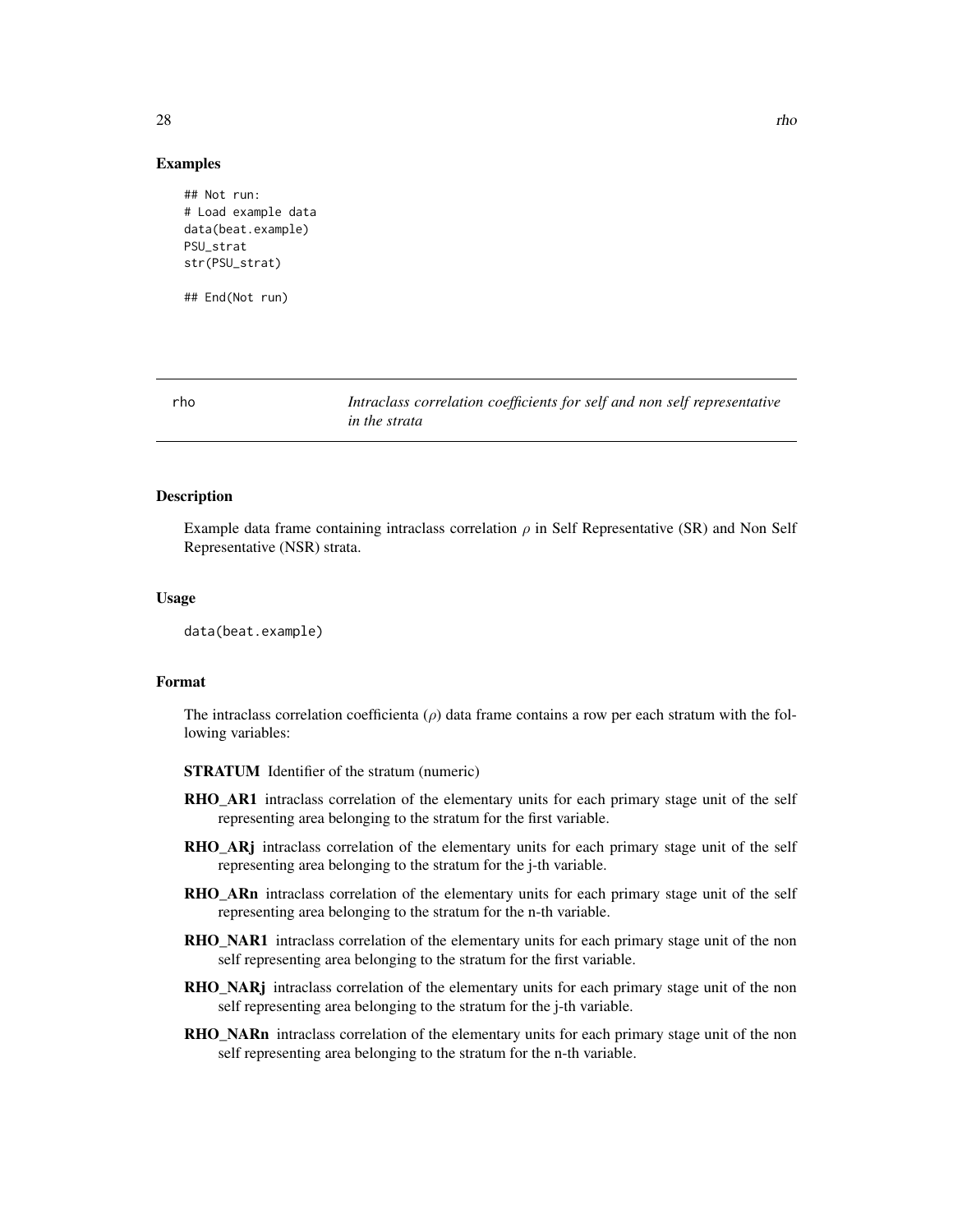#### <span id="page-28-0"></span>Details

Note: the names of the variables must be the ones indicated above.

Intraclass correlation,  $\rho$ , provide a measure of the cluster heterogeneity and they have a direct impact on the design effect [\(design\)](#page-13-1). It can be indirectly computed from the design effect and the average minimum number of interviews in the Primary Stage Units (PSUs).

The ideal situation is when all the clusters in which the population is divided are more heterogeneous possible within them. At the limit, if each cluster were a reduced copy of the population then it would be sufficient to extract one just to have the same information that would be obtained from a complete survey. Then, more similar the units in the cluster are, higher the sample size must be (Cochran, 1977, Chapter 8).

By definition, in SR strata  $\rho$ , is equal to 1, because there is just a single PSU in SR strata. In NSR strata usually,  $\rho$  is usual higher than 1, because a double stage of selection is needed.

#### References

Cochran, W. (1977) *Sampling Techniques.* John Wiley & Sons, Inc., New York.

#### Examples

```
## Not run:
# Load example data
data(beat.example)
rho
str(rho)
## End(Not run)
```
select\_PSU *Select sample of primary stage units (PSU)*

#### **Description**

Select sample of primary stage units (PSU) on the basis of the PSU allocated in the allocation step.

## Usage

```
select_PSU(alloc, type="ALLOC", pps=TRUE, plot=TRUE)
```
#### **Arguments**

| alloc | Output of the allocation step (beat.st)                                                                                         |
|-------|---------------------------------------------------------------------------------------------------------------------------------|
| type  | Type of SSU allocation ("ALLOC" = optimal, "PROP" = proportional to popu-<br>lation size, "EQUAL" = equal size in each stratum) |
| pps   | Type of PSU selection in strata ( $pps = TRUE \rightarrow proportional$ to size, $pps =$<br>FALSE-> simple random sampling)     |
| plot  | If TRUE, a plot of PSUs and SSUs ditribution is produced                                                                        |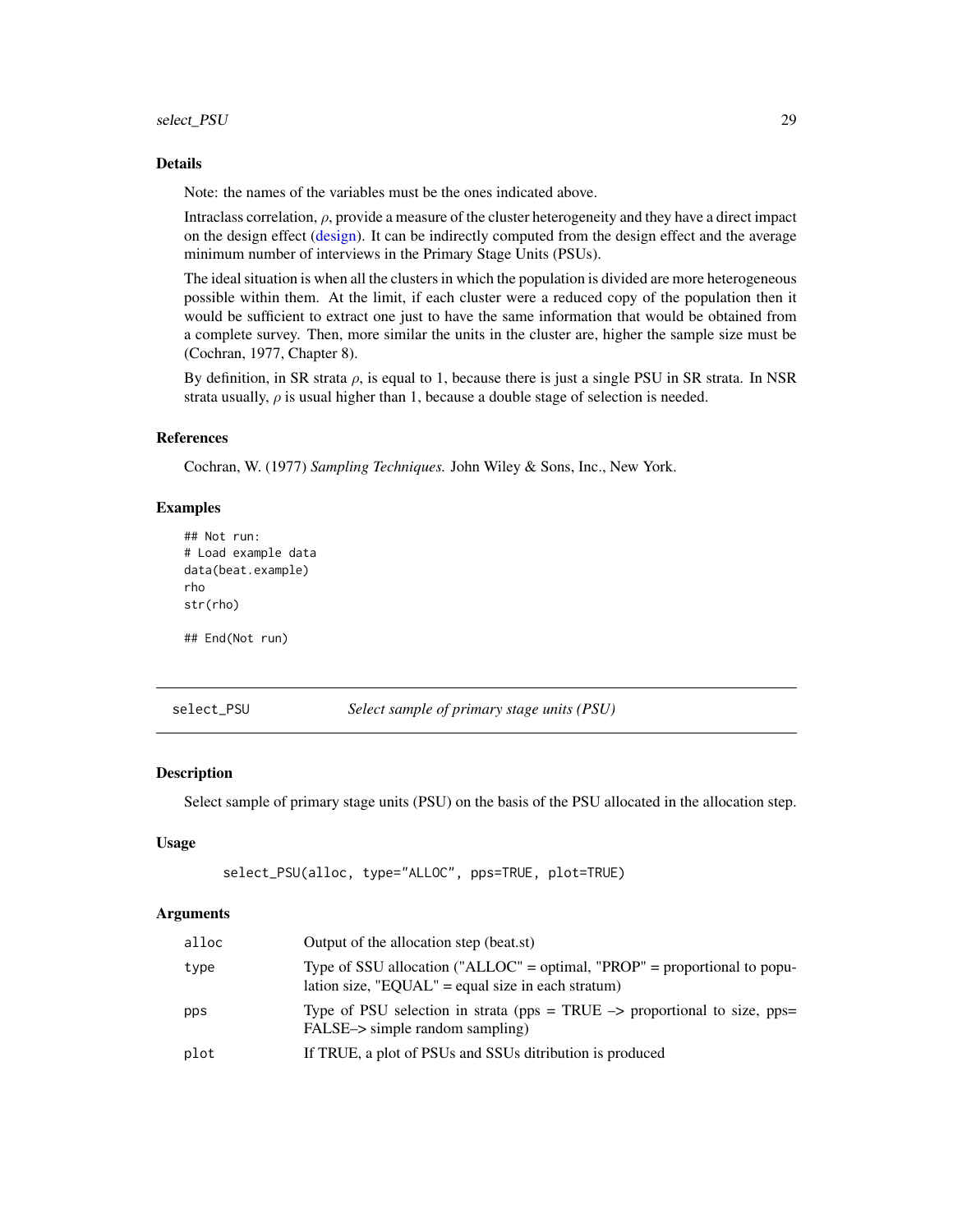## Value

A list including: universe\_PSU, sample\_PSU

#### Author(s)

Alessio Guandalini

```
## Not run:
library(readr)
pop <- read_rds("https://github.com/barcaroli/R2BEAT_workflows/blob/master/pop.RDS?raw=true")
library(R2BEAT)
cv <- as.data.frame(list(DOM=c("DOM1","DOM2"),
                         CV1=c(0.02,0.03),
                         CV2=c(0.03, 0.06),
                         CV3=c(0.03,0.06),
                         CV4=c(0.05,0.08)))
cv
samp_frame <- pop
samp_frame$one <- 1
id_PSU <- "municipality"
id_SSU <- "id_ind"
strata_var <- "stratum"
target_vars <- c("income_hh","active","inactive","unemployed")
deff_var <- "stratum"
domain_var <- "region"
delta = 1 # households = survey units
minimum <- 50 # minimum number of SSUs to be interviewed in each selected PSU
deff_sugg <- 1.5 # suggestion for the deff value
inp <- prepareInputToAllocation1(samp_frame,
                                  id_PSU,
                                  id_SSU,
                                  strata_var,
                                  target_vars,
                                  deff_var,
                                  domain_var,
                                  minimum,
                                  delta,
                                  deff_sugg)
inp$desfile$MINIMUM <- 50
alloc <- beat.2st(stratif = inp$strata,
                   errors = cv,
                   des_file = inp$des_file,
                   psu_file = inp$psu_file,
                   rho = inp$rho,
                   deft_start = NULL,
                   effst = inp$effst,
                   minPSUstrat = 2,
                  minnumstrat = 50)
```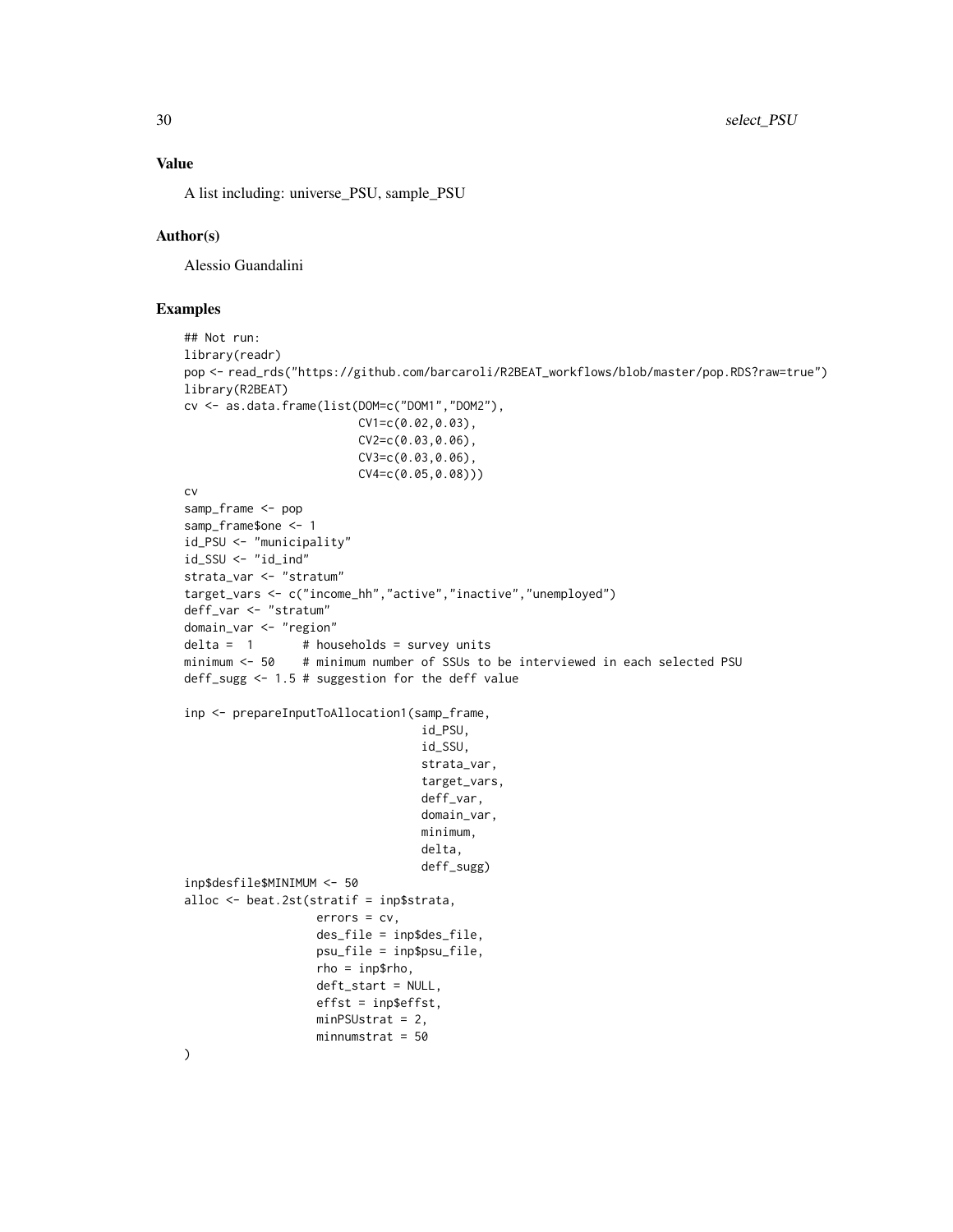## <span id="page-30-0"></span>select\_SSU 31

sample\_1st <- select\_PSU(alloc, type="ALLOC", pps=TRUE, plot=TRUE) sample\_1st\$PSU\_stats ## End(Not run)

select\_SSU *Select sample of secondary stage units (SSU)*

## Description

Select sample of secondary stage units (SSU) from the population frame on the basis of the SSU allocated to each selected PSU

## Usage

select\_SSU(df,PSU\_code,SSU\_code,PSU\_sampled,verbose)

## Arguments

| df          | Dataframe containing sampling units (SSUs)                    |  |
|-------------|---------------------------------------------------------------|--|
| PSU_code    | Identifier of each PSU in dataframe containing sampling units |  |
| SSU_code    | Identifier of each SSU in dataframe containing sampling units |  |
| PSU_sampled | Dataframe containing selected PSUs                            |  |
| verbose     | Flag for producing output information while executing         |  |

#### Value

A dataframe containing the units selected in the sample

#### Author(s)

Giulio Barcaroli

```
## Not run:
library(readr)
pop <- read_rds("https://github.com/barcaroli/R2BEAT_workflows/blob/master/pop.RDS?raw=true")
library(R2BEAT)
cv <- as.data.frame(list(DOM=c("DOM1","DOM2"),
                         CV1=c(0.02,0.03),
                         CV2=c(0.03,0.06),
                         CV3=c(0.03,0.06),
                         CV4=c(0.05,0.08)))
cv
samp_frame <- pop
samp_frame$one <- 1
id_PSU <- "municipality"
```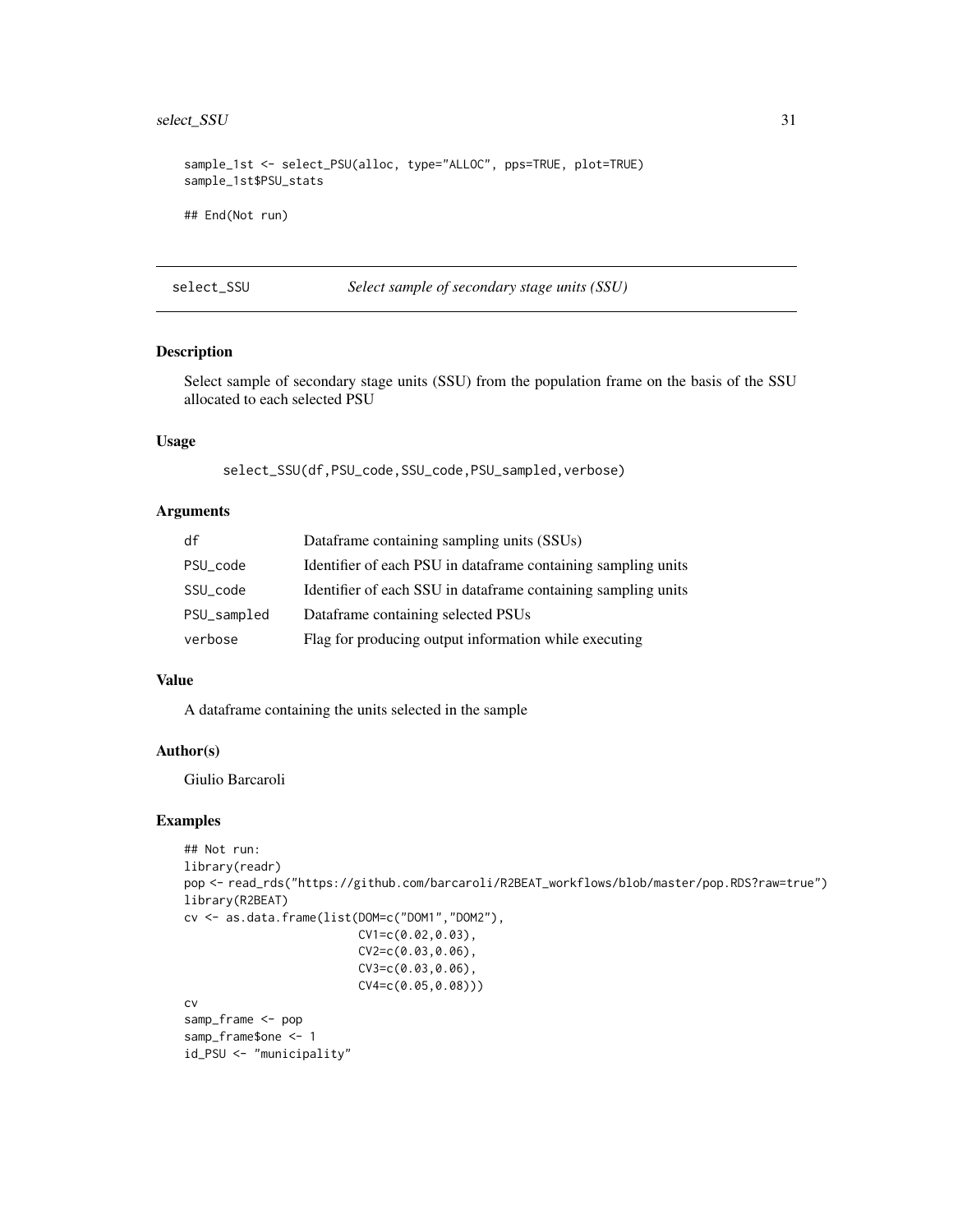```
id_SSU <- "id_ind"
strata_var <- "stratum"
target_vars <- c("income_hh","active","inactive","unemployed")
deff_var <- "stratum"
domain_var <- "region"
delta = 1 # households = survey units
minimum <- 50 # minimum number of SSUs to be interviewed in each selected PSU
deff_sugg <- 1.5 # suggestion for the deff value
inp <- prepareInputToAllocation1(samp_frame,
                                  id_PSU,
                                  id_SSU,
                                  strata_var,
                                  target_vars,
                                  deff_var,
                                  domain_var,
                                  minimum,
                                  delta,
                                  deff_sugg)
inp$desfile$MINIMUM <- 50
alloc <- beat.2st(stratif = inp$strata,
                   errors = cv,
                   des_file = inp$des_file,
                   psu_file = inp$psu_file,
                   rho = inp$rho,
                   deft_start = NULL,
                   effst = inp$effst,
                   minPSUstrat = 2,
                   minnumstrat = 50
)
sample_1st <- select_PSU(alloc, type="ALLOC", pps=TRUE, plot=TRUE)
samp <- select_SSU(df=pop,
                   PSU_code="municipality",
                   SSU_code="id_ind",
                   PSU_sampled=sample_1st$sample_PSU)
## End(Not run)
```
sensitivity\_min\_SSU *Sensitivity analysis for choosing minimum number of SSUs per PSU (sampling frame available)*

#### Description

This function allows to analyse the different results in terms of first stage size (number of PSUs) and second stage size (number of SSUs), when varying the values of the minimum number of SSU per single PSU) The name of the parameter has to be given, together with the minimum and maximum value. On the basis of these minimum and maximum values, 10 different values will be used for carrying out the allocation. The output will be a graphical one. To be used only in the scenario when no previous rounds of the survey are available, and a frame complete with values of target variables is available.

<span id="page-31-0"></span>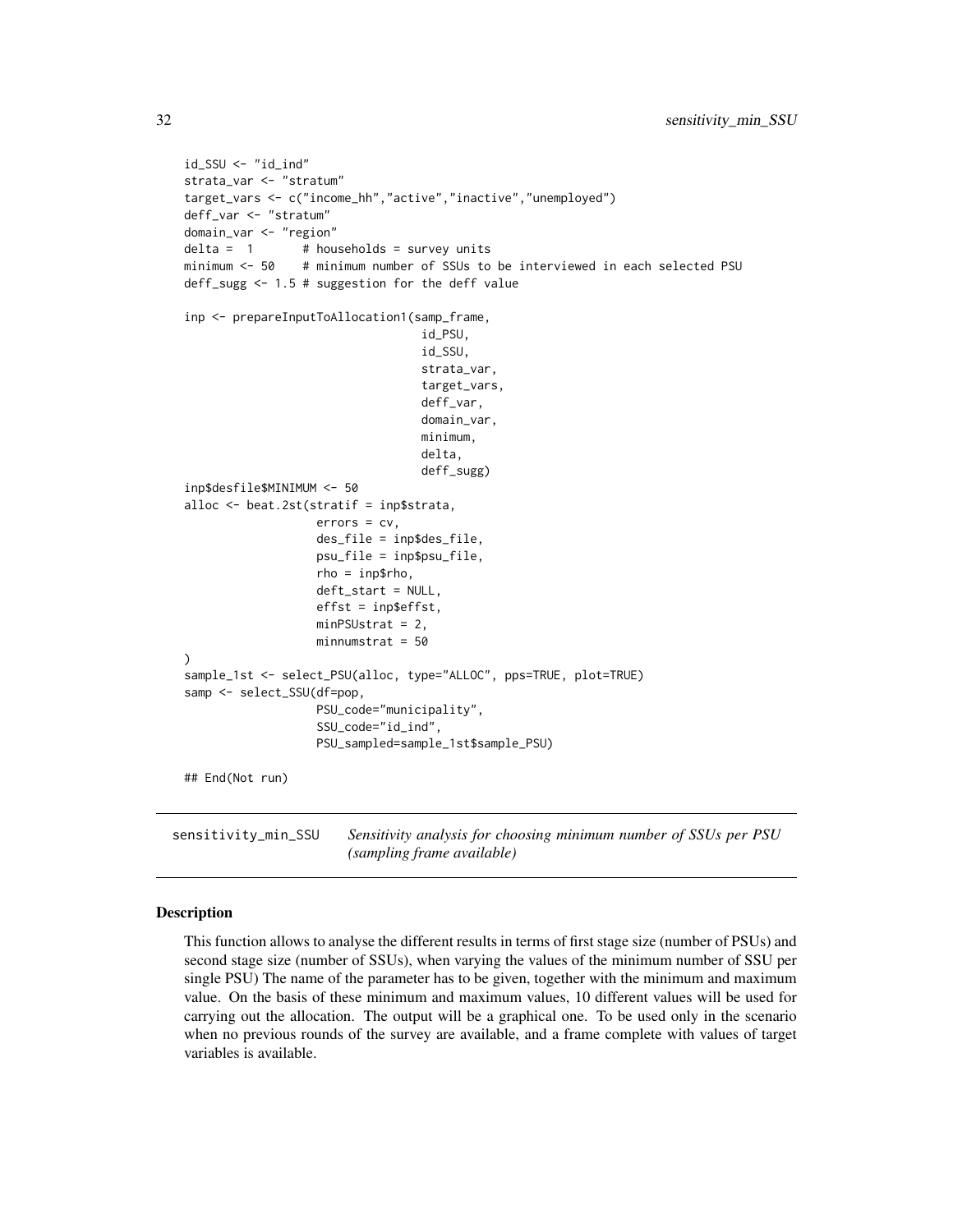## Usage

```
sensitivity_min_SSU (samp_frame,
                      errors,
                      id_PSU,
                      id_SSU,
                      strata_var,
                      target_vars,
                      deff_var,
                      domain_var,
                      delta,
                      deff_sugg,
                      min,
                      max,
                      plot)
```
## Arguments

| samp_frame  | The dataframe containing sampling units in the reference population. |
|-------------|----------------------------------------------------------------------|
| errors      | Precision constraints.                                               |
| id_PSU      | variables used as identifiers in sampling frame.                     |
| id_SSU      | variables used as identifiers in sampling frame.                     |
| strata_var  | stratification variable used in sampling frame.                      |
| target_vars | target variables.                                                    |
| deff_var    | stratification variable to be used when calculating deff.            |
| domain_var  | the variable used to identify the domain of interest.                |
| delta       | average number of analysis units per sampling unit.                  |
| deff_sugg   | suggestion for deff value.                                           |
| min         | minimum value of the parameter.                                      |
| max         | maximum value of the parameter.                                      |
| plot        | plot (TRUE/FALSE) the final result.                                  |
|             |                                                                      |

## Value

A list containing the (i) vector of allocated PSUs in the iterations and (ii) the vector of allocated SSUs in the iterations

## Author(s)

Giulio Barcaroli

```
## Not run:
library(readr)
pop <- read_rds("https://github.com/barcaroli/R2BEAT_workflows/blob/master/pop.RDS?raw=true")
```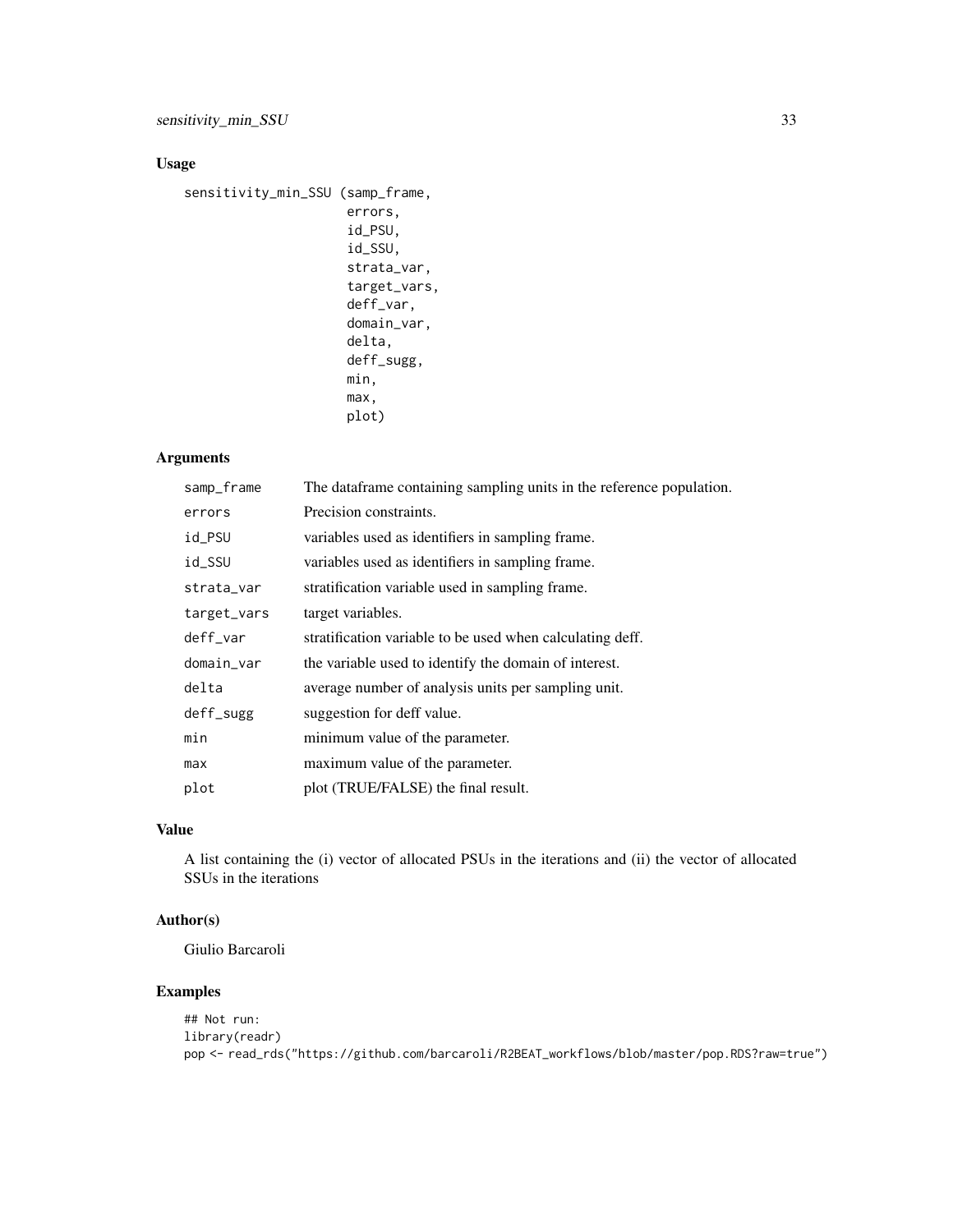```
library(R2BEAT)
cv <- as.data.frame(list(DOM=c("DOM1","DOM2"),
                         CV1=c(0.03,0.04),
                         CV2=c(0.06,0.08),
                         CV3=c(0.06,0.08),
                         CV4=c(0.06,0.08)))
cv
# parameters
samp_frame <- pop
errors <- cv
id_PSU <- "municipality"
id_SSU <- "id_ind"
strata_var <- "stratum"
target_vars <- c("income_hh","active","inactive","unemployed") # more than one
deff_var <- "stratum"
domain_var <- "region"
# average dimension of the SSU in terms of elementary survey units
#delta = nrow(pop) /length(unique(pop$id_hh))
delta = 1 # average dimension of the SSU in terms of elementary survey units
deff_sugg <- 1.5 # deff (suggested)
sensitivity_min_SSU(
            samp_frame,
            errors,
            id_PSU,
            id_SSU,
            strata_var,
            target_vars,
            deff_var,
            domain_var,
            delta,
            deff_sugg,
            min=1,
            max=2)
## End(Not run)
```
sensitivity\_min\_SSU2 *Sensitivity analysis for choosing minimum number of SSUs per PSU (no sampling frame available)*

#### Description

This function is similar to the function sensitivity min SSU, as it allows to analyse the different results in terms of first stage size (number of PSUs) and second stage size (number of SSUs), when varying the values of the minimum number of SSU per single PSU) The name of the parameter has to be given, together with the minimum and maximum value. Differently from sensitivity\_min\_SSU, it requires in input all the outputs already prepared by prepareInputToAllocation1 or prepareInputToAllocation2.

<span id="page-33-0"></span>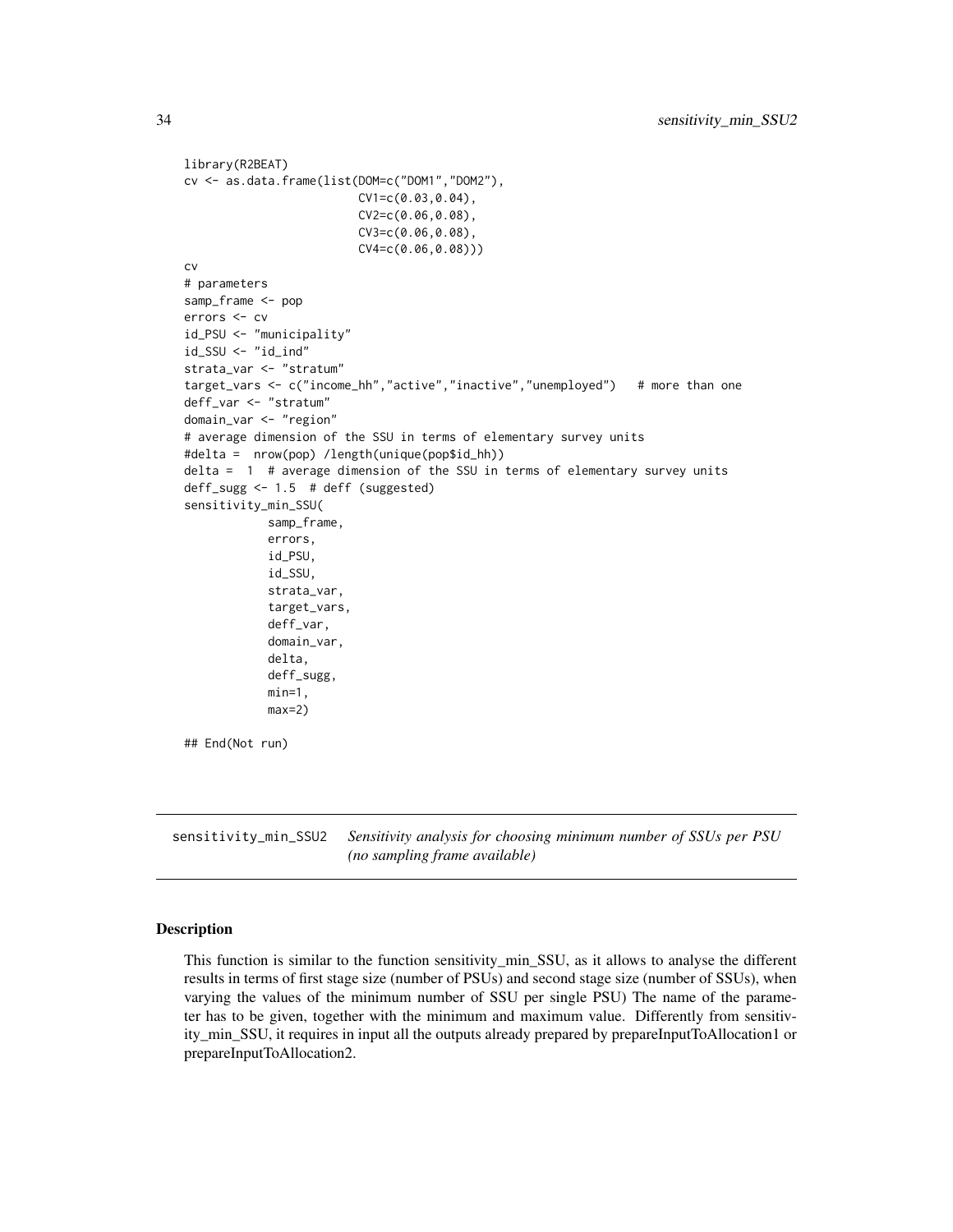## <span id="page-34-0"></span>Usage

```
sensitivity_min_SSU2 (strata,
                       des_file,
                       psu_file,
                       rho,
                       effst,
                       errors,
                       min,
                       max,
                       plot)
```
## Arguments

| strata   | Data frame of survey strata, for more details see, e.g., strata.                                                                  |
|----------|-----------------------------------------------------------------------------------------------------------------------------------|
| des_file | Data frame containing information on sampling design variables, for more de-<br>tails see, e.g., design.                          |
| psu_file | Data frame containing information on primary stage units stratification, for more<br>details see, e.g., PSU strat.                |
| rho      | Data frame of survey strata, for more details see, e.g., rho.                                                                     |
| effst    | Data frame of survey strata, for taking into account the estimator effect on each<br>variable, for more details see, e.g., effst. |
| errors   | Data frame of coefficients of variation for each domain, for more details see,<br>e.g., errors.                                   |
| min      | starting value for the minimum value of SSUs per PSU.                                                                             |
| max      | ending value for the minimum value of SSUs per PSU.                                                                               |
| plot     | plot (TRUE/FALSE) the final result.                                                                                               |

## Value

A list containing the (i) vector of allocated PSUs in the iterations and (ii) the vector of allocated SSUs in the iterations

## Author(s)

Giulio Barcaroli

```
## Not run:
library(readr)
samp <- read_rds("https://github.com/barcaroli/R2BEAT_workflows/blob/master/sample.rds?raw=true")
pop <- read_rds("https://github.com/barcaroli/R2BEAT_workflows/blob/master/pop.RDS?raw=true")
library(R2BEAT)
str(samp)
## Sample design description
library(ReGenesees)
samp$stratum_2 <- as.factor(samp$stratum_2)
```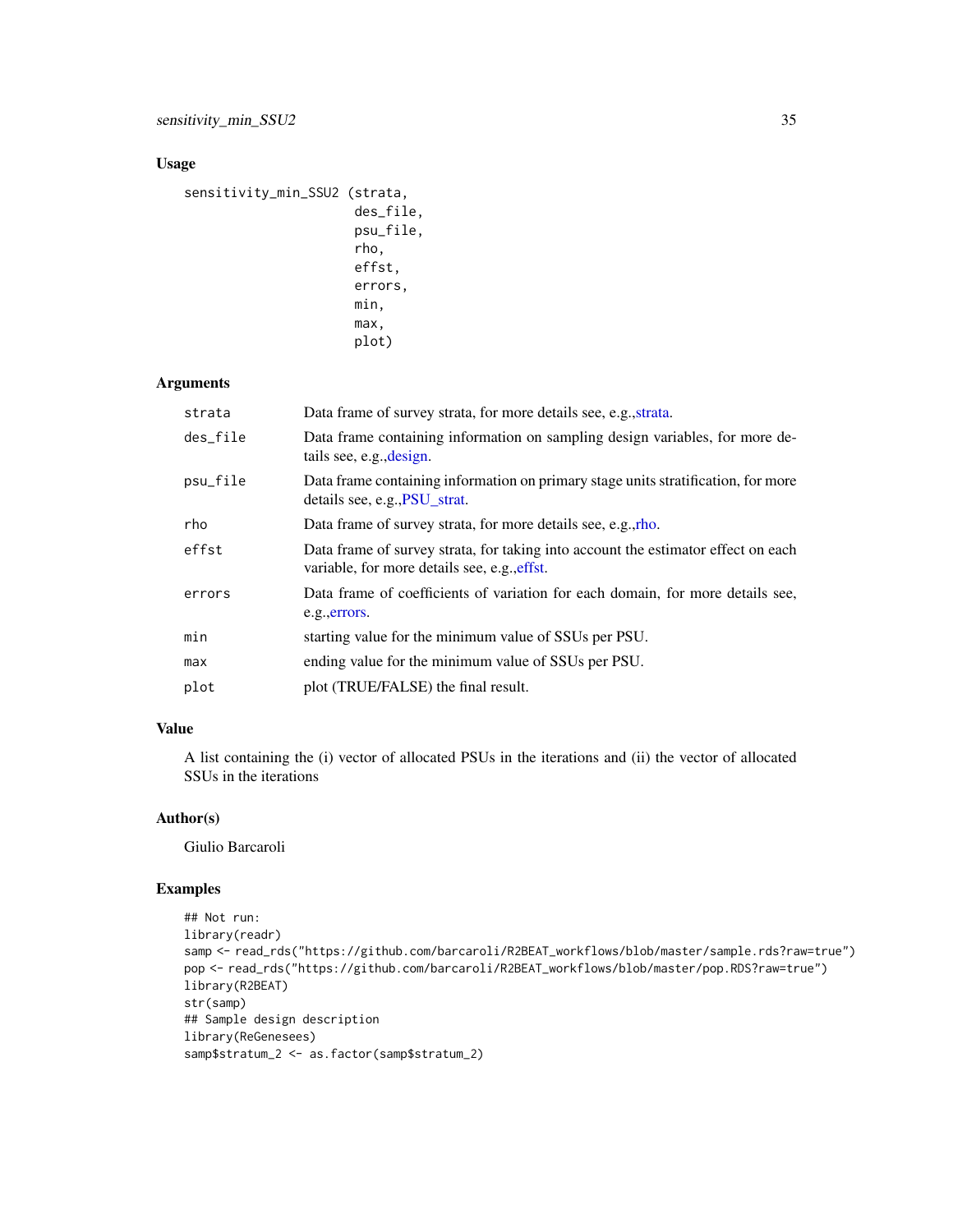```
sample.des <- e.svydesign(samp,
                          ids= ~ municipality + id_hh,
                          strata = \sim stratum_2,
                          weights = \sim weight,
                          self.rep.str = ~\sim SR,
                          check.data = TRUE)
## Find and collapse lonely strata
ls <- find.lon.strata(sample.des)
if (!is.null(ls)) sample.des <- collapse.strata(sample.des)
## Calibration with known totals
totals <- pop.template(sample.des,
             cal = - sex : cl_age,
             partition = \sim region)
totals <- fill.template(pop, totals, mem.frac = 10)
sample.cal <- e.calibrate(sample.des,
                          totals,
                          cal = - sex : cl_age,
                          partition = \sim region,
                          calfun = "logit",
                          bounds = c(0.3, 2.6),
                          aggregate.stage = 2,
                          force = FALSE)
samp_frame <- pop
RGdes <- sample.des
RGcal <- sample.cal
strata_var <- c("stratum")
target_vars <- c("income_hh",
                 "active",
                 "inactive",
                 "unemployed")
weight_var <- "weight"
deff_var <- "stratum"
id_PSU <- c("municipality")
id_SSU <- c("id_hh")
domain_var <- c("region")
delta <- 1
minimum <- 50
inp <- prepareInputToAllocation2 (
  samp_frame,
  RGdes,
  RGcal,
  id_PSU,
  id_SSU,
  strata_var,
  target_vars,
  deff_var,
  domain_var,
  delta,
  minimum)
cv <- as.data.frame(list(DOM=c("DOM1","DOM2"),
                         CV1=c(0.02,0.03),
                         CV2=c(0.03,0.06),
                         CV3=c(0.03,0.06),
```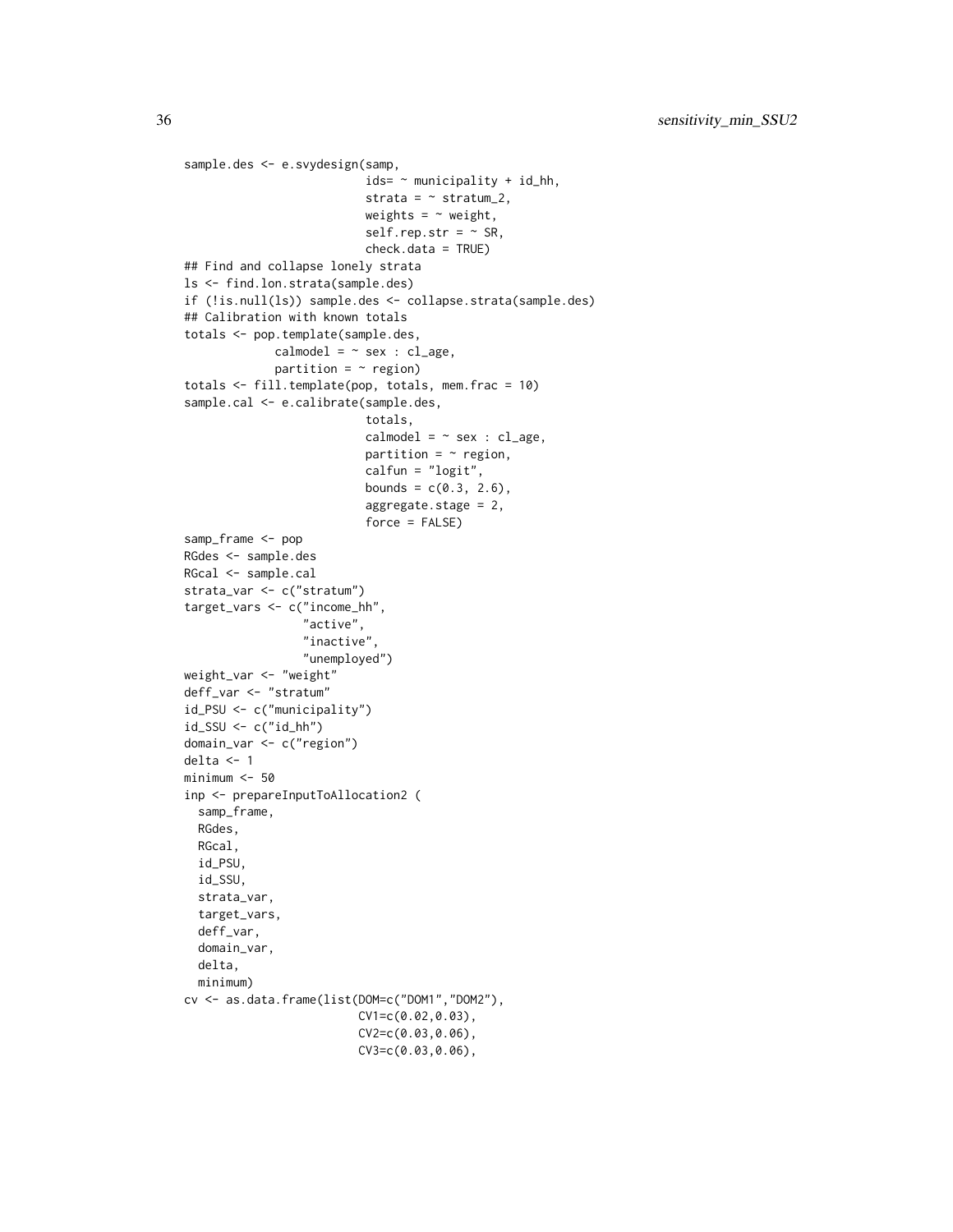<span id="page-36-0"></span>strata 37

```
CV4=c(0.05,0.08)))
sens <- sensitivity_min_SSU2 (strata = inp$strata,
                         des_file = inp$des_file,
                         psu_file = inp$psu_file,
                         rho = inp$rho,
                         effst = inp$effst,
                         errors = cv,
                         min = 15,
                         max = 25,
                         plot = TRUE)
```
## End(Not run)

<span id="page-36-1"></span>

|  | Strata characteristics | strata |
|--|------------------------|--------|
|--|------------------------|--------|

#### Description

Example data frame containing information on strata characteristics.

## Usage

data(beat.example)

## Format

The Strata data frame contains a row per each stratum with the following variables:

STRATUM Identifier of the stratum (numeric).

N Stratum population size (numeric).

M1 Mean in the stratum of the first variable (numeric).

Mj Mean in the stratum of the j-th variable (numeric).

Mn Mean in the stratum of the last variable (numeric).

S1 Standard deviation in the stratum of the first variable (numeric).

Sj Standard deviation in the stratum of the j-th variable (numeric).

Sn Standard deviation in the stratum of the last variable (numeric).

CENS flag (1 indicates a take all stratum, 0 a sampling stratum, usually 0 ) (numeric).

COST Cost per interview in each stratum, usually 0 (numeric).

DOM1 Domain value to which the stratum belongs for the first type of domain (factor or numeric).

DOMa Domain value to which the stratum belongs for the a-th type of domain (factor or numeric).

DOMk Domain value to which the stratum belongs for the k-th type of domain (factor or numeric).

## Details

Note: the names of the variables must be the ones indicated above.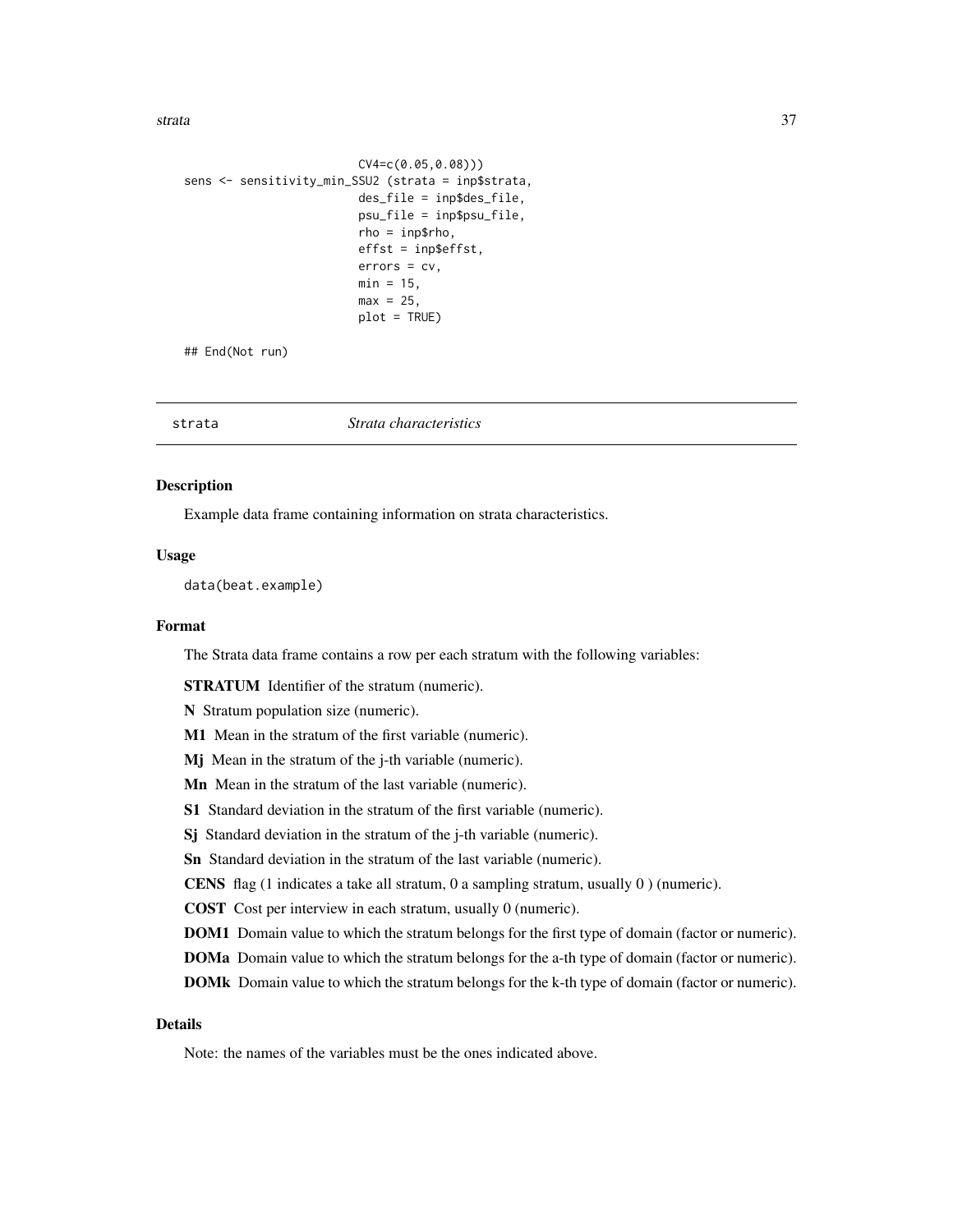38 strata and the strategies of the strategies of the strategies of the strategies of the strategies of the strategies of the strategies of the strategies of the strategies of the strategies of the strategies of the strate

## Examples

## Not run: # Load example data data(beat.example) strata str(strata)

## End(Not run)